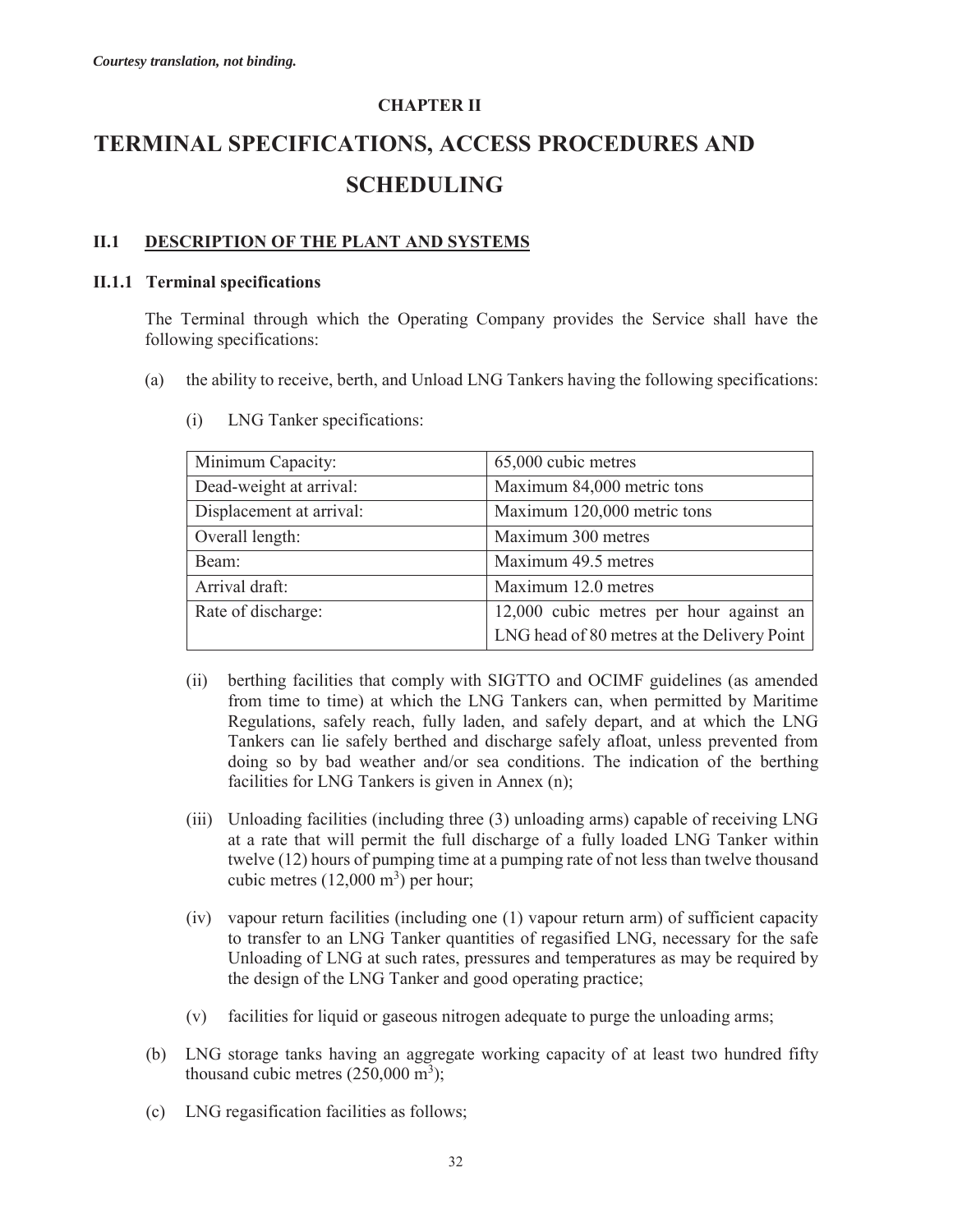- i. LNG pressurization units: LNG is pumped from the storage tanks using in-tank pumps which feeds the high pressure (HP) send-out pumps. Boil-off gas from the storage tanks is compressed and recondensed in the boil-off gas handling system. The condensed liquid will also be fed to the HP send-out pumps. There are 4 (four) intank pumps, and 5 (five) HP send-out pumps are installed. Four of the HP pumps will be required under normal operating conditions, while the fifth HP pump will provide spare or capacity for peak send-out;
- ii. LNG vaporization units: The LNG vaporization system vaporizes the discharged LNG from the high pressure send-out pumps and the resulting gas will flow to the natural gas send-out pipeline. The system includes 4 (four) Open Rack Vaporizers (ORVs) and one Waste Heat Recovery (WHR) LNG vaporizer. Three ORVs and one WHR LNG vaporizer are needed to operate in normal operating conditions. The fourth ORV is a spare during maintenance of one of the other vaporizers or to satisfy short-term peak requirements
- iii. Boil-off gas (BOG) Handling: BOG from the storage tanks together with flash vapor and displaced vapor during a ship unloading operation will be collected in a vapor balance header. Most of the displaced vapor will be sent back to carrier tanks during unloading operation. All the gas from the LNG storage tanks, less the vapor sent back to the LNG Tanker during unloading, will be compressed by two BOG compressors and recondensed in the recondenser.
- (d) appropriate systems for: facsimile, telephone and radio communications with LNG Tankers and, emergency shut downs, in accordance with the SIGTTO recommendations and guidelines (as may from time to time be amended) for linked ship/shore emergency shut down;
- (e) required utility systems, including 3 (three) gas turbine electric power generators for the operation of the Terminal;
- (f) control and safety systems for the operation of the Terminal, control and safety systems of the Terminal are composed of two subsystems:
	- Distributed Control System (DCS) whose functions are collecting, processing and adjusting process parameters and the supervision of the Terminal;
	- Instrumental Security System (SIS), whose function is to implement a default auto safety in case of emergency;
- (g) a thirty inch (30") diameter gas pipeline comprised of an underwater section to the beach landfall and a subsequent onshore section that connects the offshore plant to the Cavarzere Entry Point;
- (h) a metering station for the Gas, immediately upstream of the Cavarzere Entry Point;
- (i) the quantity of Gas and/or LNG required to make the Terminal operational; and
- (j) an Electronic Communication System built and implemented by the Operating Company in a manner designed to fulfil the requirements of this Regasification Code.

The Operating Company will not, as part of the Service, provide or procure the provision of tugs, pilots, escort or watch vessels, ballast, bunkering, mooring, line handling or payment of light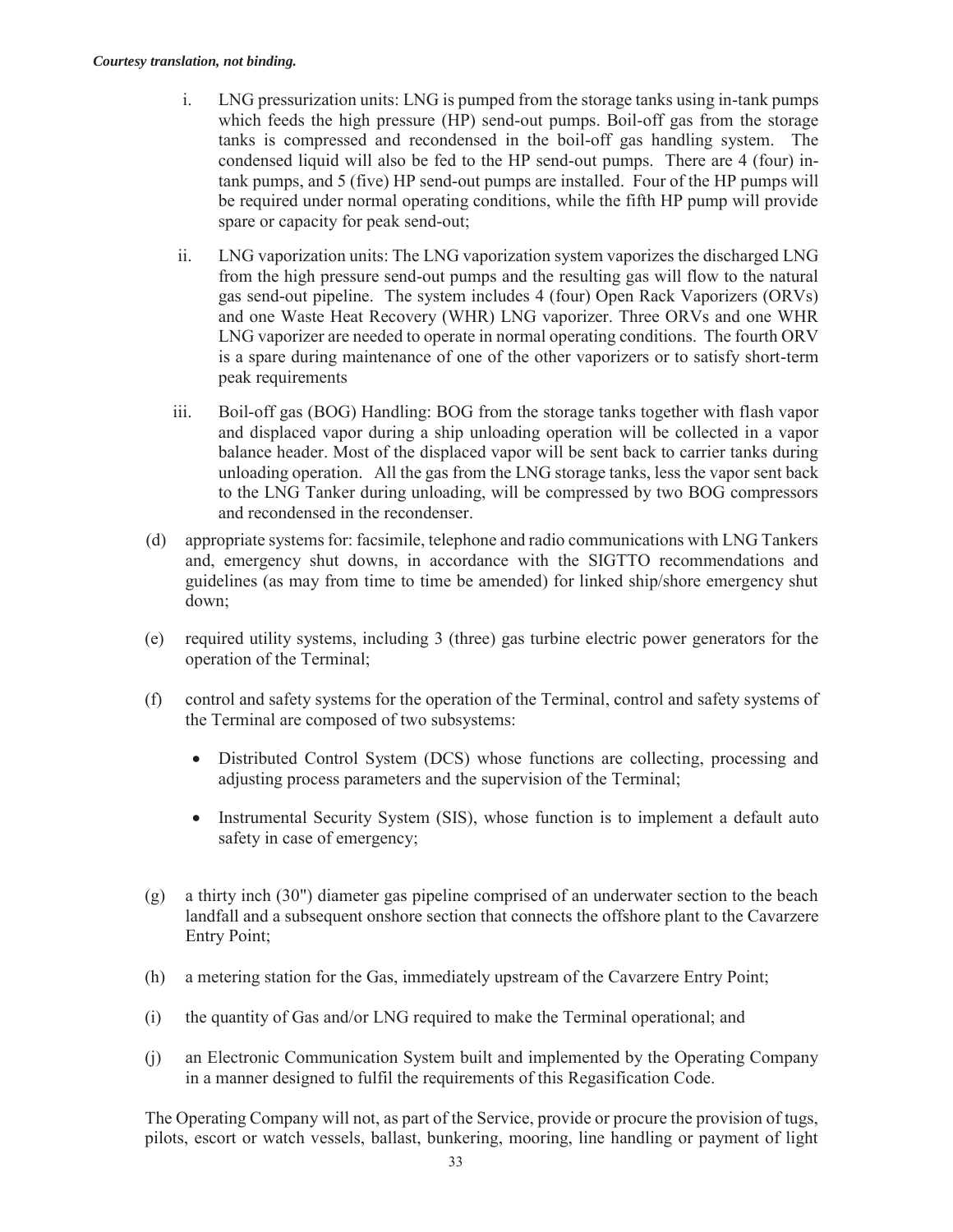dues that may be required by any User or LNG Tanker. The Operating Company may, if so requested by the Users, provide or procure the provision of maritime services as separate services to the Users and/or the LNG Tankers in order to allow the LNG Tankers to reach, lie at, and depart from the berthing facilities of the Terminal. The terms and conditions for the provision of such services and how to apply are posted on the Electronic Communication System and addressed separately on the basis of a standard contract, ensuring transparent and non– discriminatory and equal treatment for Users.

The Operating Company will provide and maintain the required quantity of Gas and/or LNG specified in clause II.1.1 (j) of chapter II without any liability to Users.

# **II.2 CAPACITY**

# **II.2.1 Calculation of the Terminal Capacity**

The Terminal Capacity shall be determined by considering the technical and operational limits of the Terminal, as established by the Operating Company, taking into account the number and duration of Unloading Slots, Storage capacity, send-out capacity, and the available Gas pipeline capacity at the Cavarzere Entry Point.

The Terminal has a nominal capacity of 8 (eight) billion cubic meters of gas per year authorized by the Competent Authority. This capacity is the design capacity under normal operating conditions and without considering the operational constraints and the limitations imposed by infrastructure it is connected.

In order to achieve this nominal capacity the Operating Company has a peak capacity that, within the constraints of security and reliability, is the capacity that the Terminal can be reached by using all available equipment (including redundant equipment) within the constraints and operating restrictions imposed by the infrastructure it is connected.

To assess the Terminal Capacity the following values must be considered:

- a. unloading capacity: the unloading capacity within a reference period (e.g.: Thermal Year) of operations at the Terminal is defined taking into account :
	- i maximum number of Unloading Slots
	- ii amount of LNG unloaded by the LNG Tankers in each of the Unloading Slots, also taking into account the quality of the LNG
- b. send out capacity: the send out capacity depends, amongst other things on,
	- i the maintenance plan
	- ii the availability of back-up equipment
	- iii the availability of each equipment
	- iv the Terminal Use and Loss Gas
	- v any constraints imposed by the infrastructure that is connected to the Terminal or by the marine conditions
	- vi the LNG quality, as, for example, the pressurization unit capacity depends on the density of the LNG unloaded.

Due to the special technical aspects of the Terminal, the Terminal Capacity will be determined in line with the following articles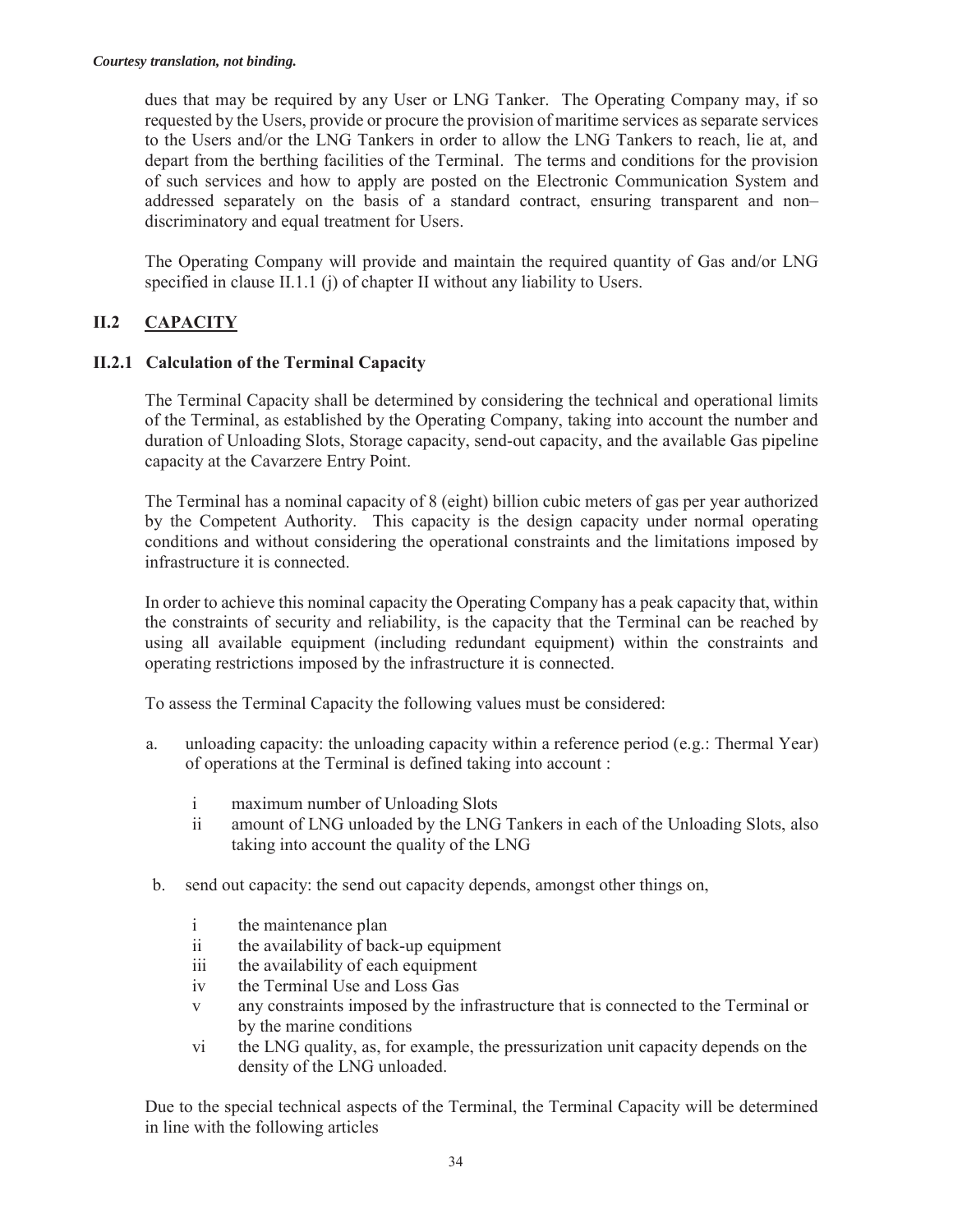## 2.1.1 Terminal Capacity

The Terminal Capacity must be determined by the Operating Company no later than the 1st of June of each Thermal Year, or within the following Business Day if the 1st (first) of June is not a Business Day, and shall be published on the Electronic Communication System no later than the Business Day after its determination.

# **II.2.2 Spot Capacity**

Once the Operating Company determines that there is Spot Capacity available, i.e. that the following conditions are met:

- (a) the Terminal berth is available to secure berthing of an LNG Tanker for a period of at least three (3) consecutive Days;
- (b) there is sufficient available capacity in the storage tanks of the Terminal to Unload the quantities of LNG which are the object of the Spot Capacity;
- (c) the Unloading of such Spot Capacity will not cause any interferences and/or delays or otherwise affect the Unloading of the other LNG Tankers that are scheduled for Unloading on the basis of the Three (3) Month Schedule of any relevant User, unless the relevant Parties agree to an amendment to such Three Month Schedule(s) pursuant to clause II.3.5 of chapter II and
- (d) there is sufficient conferrable transportation capacity downstream of the Terminal to inject the Gas resulting from the LNG which is the object of the Spot Capacity on behalf of the User,

it shall promptly publish such Spot Capacity on the Electronic Communication System.

# **II.2.3 Posting of Terminal Capacity**

The Operating Company shall promptly publish to, and at all times maintain on, the Electronic Communication System, an accurate status of the Terminal Capacity. The information to be published pursuant to this clause III.2.3 shall include:

- (a) the Terminal Capacity;
- (b) Foundation Capacity, subdivided into Foundation Capacity that is available for subscription (comprised of Unsubscribed Foundation Capacity plus Released Foundation Capacity) and Foundation Capacity that is not available for subscription (comprised of Subscribed Foundation Capacity less Released Foundation Capacity);
- (c) Non-Foundation Capacity, subdivided into Available Capacity and Non-Foundation Capacity that is not available for subscription;
- (d) in respect of Foundation Capacity that is available for subscription and Available Capacity, the number of available Unloading Slots in each Month and, if known, the timing of such Unloading Slots;
- (e) the Infra-Annual Capacity available for subscription, that will be published by the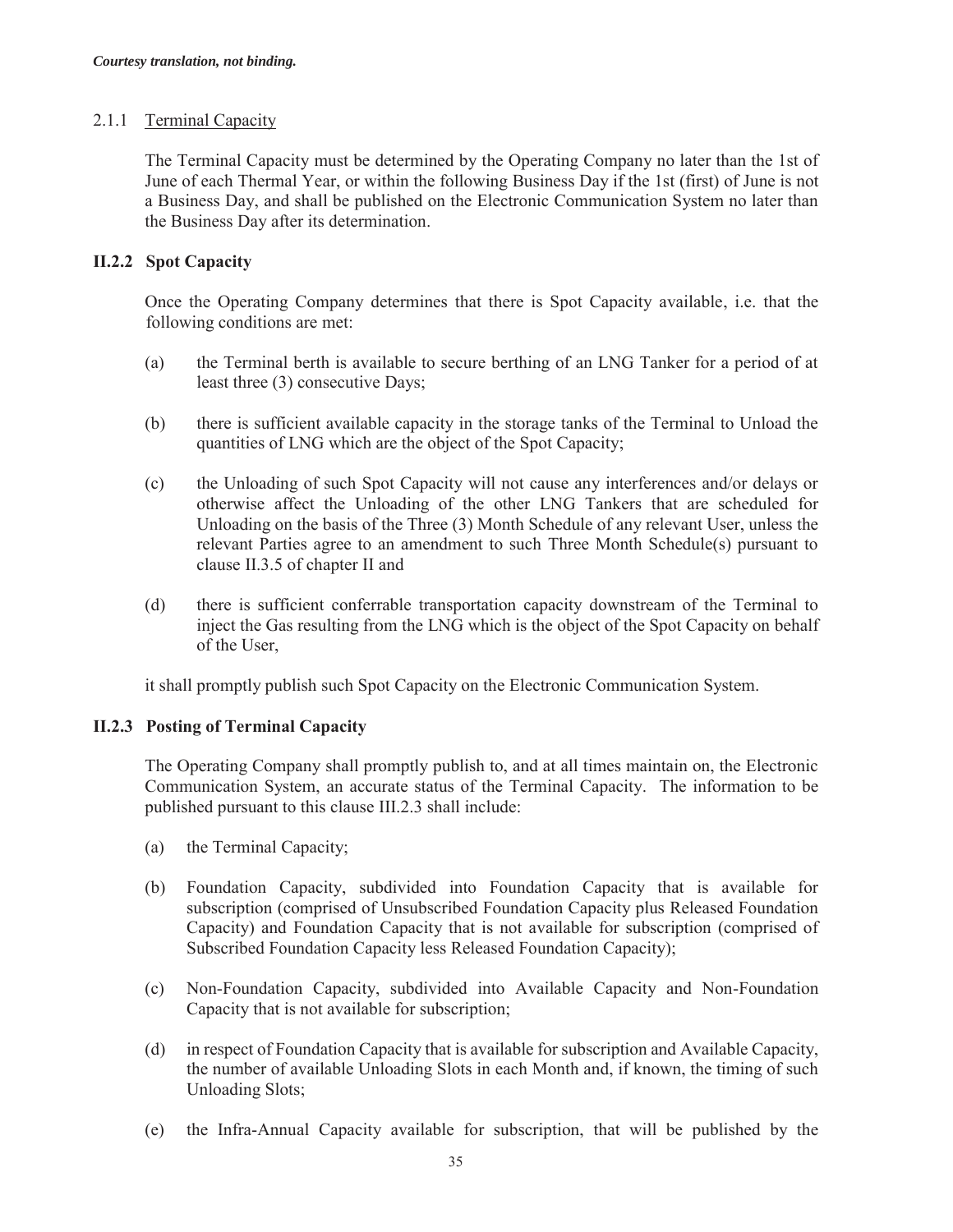Operating Company on the Electronic Communication no later than the 18° (eighteenth) Day of each Month including the following information:

- (i) the commencement date and duration of the relevant Unloading Slot, related to the Available Capacity in the three Months following publication, and the subscription Month, if available, related to the Capacity Available in the following Months;
- (ii) the Scheduled Arrival Range, if available;
- (iii) the maximum volume of LNG which can be Unloaded during the relevant Unloading Slot;
- (iv) the due date and time for submission of Access Requests for the Infra-Annual Capacity, which shall take into account the timing for the allocation of the necessary transportation capacity by the Transportation Company;
- (v) the latest date by which any such Access Request shall be Accepted which corresponds to the 20° (twentieth) Day of each Month or the following Business Day if the 20° (twentieth) is not a Business Day; and
- (f) Available Capacity for which there is an Access Request pending, specifying the Unloading Slots requested and, if known, the timing of such Unloading Slots.

The indicative Redelivery Period and the indicative Redelivery Programme of the Infra-Annual Capacity published for the subscription will be provided upon written request to be sent to the contacts published on the Electronic Communication System.

# **II.2.4 Subscription of the Terminal Capacity**

The Unsubscribed Capacity will be made available for subscription in accordance with this clause II.2.4.

# 2.4.1 Subscription of Unsubscribed Foundation Capacity and Released Foundation Capacity

- (a) Operating Company may allocate Unsubscribed Foundation Capacity and/or Released Foundation Capacity to one or more Users ("**Foundation Capacity User(s)**") by entering into agreement(s) ("**Foundation Capacity Agreement(s)**") with such User(s) with respect to such Foundation Capacity.
- (b) No later than one (1) Business Day after entering into a Foundation Capacity Agreement, the Operating Company shall update its Electronic Communication System accordingly.

# 2.4.2 Subscription of Available Capacity

Any person meeting the requirements of the Regasification Code may become an Applicant for Available Capacity for the Continuous or Spot Regasification Service by submitting an Access Request to the Operating Company in accordance with the Annual Subscription Process or the Infra-Annual Subscription Process, as set forth herein.

(a) Annual Subscription Process: Available Capacity for the immediately following and subsequent Thermal Years shall be awarded to Applicants through the following process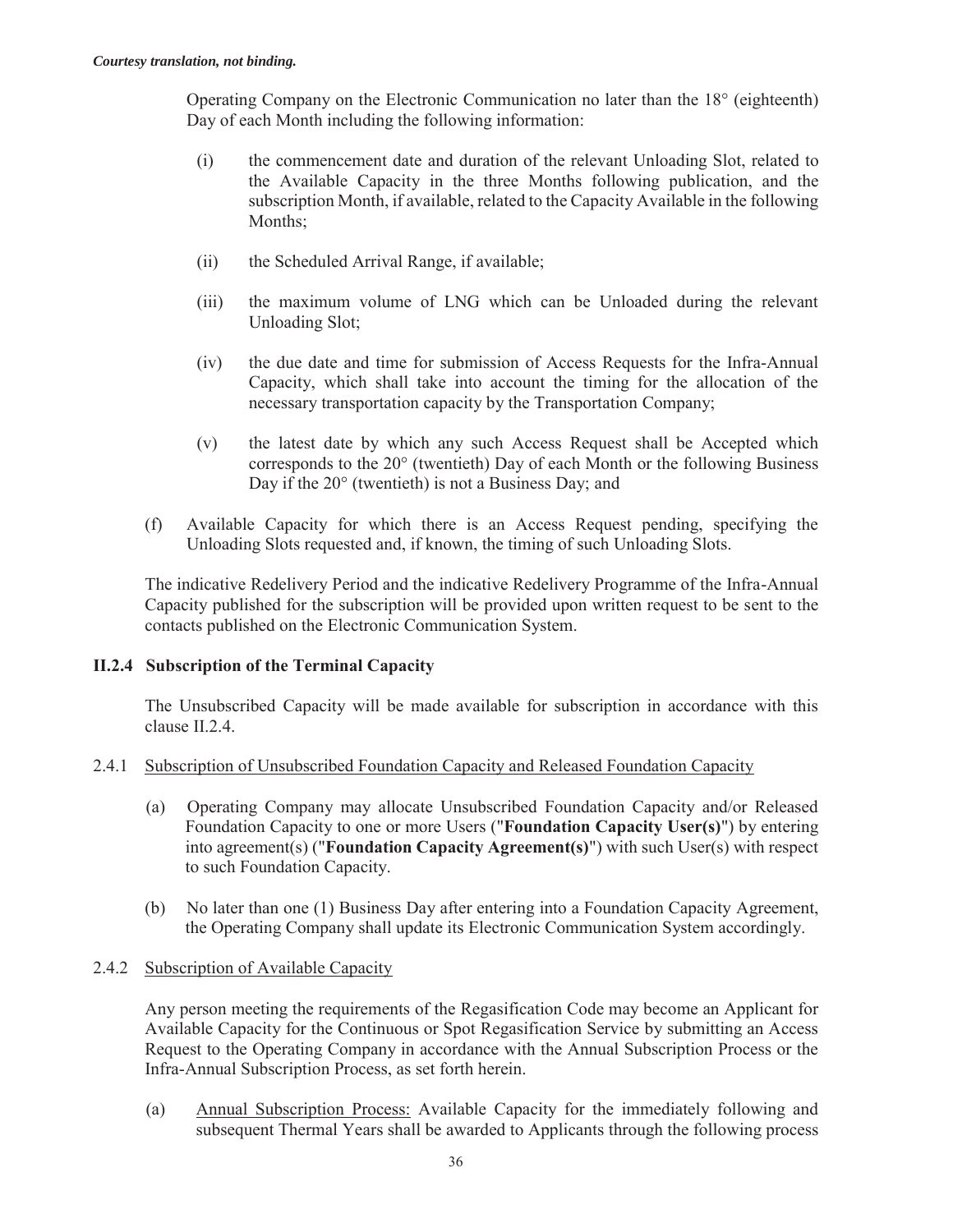## (**"Annual Subscription Process"**):

- (i) On the first (1st) of June of each Thermal Year, or the following Business Day if the 1st (first) of June is not a Business Day, the Operating Company shall reclassify all Unsubscribed Foundation Capacity and all Released Foundation Capacity for the immediately following Thermal Year as Unsubscribed Non-Foundation Capacity and Released Non-Foundation Capacity, respectively. On such date the Operating Company shall update the Electronic Communication System to show the accordingly revised Available Capacity.
- (ii) All Applicants shall submit Access Requests for Available Capacity by no later than 17:00 hours on the first (1st) of July or within the same hour of the following Business Day if the 1st (first) of July is not a Business Day. Any such Access Request shall be irrevocable until 23:59 hours on the thirty first (31st) of July.
- (iii) Available Capacity shall be allocated, on a priority basis, to Applicants filing Access Requests that meet the duration limits indicated for each category indicated under letters (aa), (bb), (cc), (dd) and (ee) below, in accordance with the following ranking priority:
	- (aa) Access Requests made by Applicants that are end clients or consortia of end clients, who import for self-consumption, except for electricity producers, for periods ranging between five (5) and ten (10) years;
	- (bb) Access Requests made by Applicants that undertake to offer the entire volume of Gas to be imported at the virtual exchange point, according to transparent and non-discriminatory conditions, for period ranging between five  $(5)$  and ten  $(10)$  years;
	- (cc) Access Requests made by Applicants that undertake to offer a quota of at least twenty percent (20%) of the volume of Gas to be imported at the virtual exchange point, according to transparent and non-discriminatory conditions, for periods of five (5) years;
	- (dd) Access Requests made by Applicants that import from States other than those from which long term importation agreements were in force as of 28 September 2004, for periods of five (5) years;
	- (ee) Access Requests made by Applicants which, at the time of the Access Request, hold a total allocated transportation capacity at entry points to the Grid, excluding storage interconnection points, below twenty-five percent (25%) of the overall transportation capacity allocated at the same entry points, for periods of five (5) years; and
	- (ff) any other Access Requests, for periods shorter than five (5) years.
- (iv) In the event that a portion of the Available Capacity is the object of two or more Access Requests of equal ranking within one of the categories mentioned under paragraphs (aa), (bb), (dd) and (ee) above, the Operating Company shall award such portion of the Available Capacity according to the following criteria:
	- (aa) largest aggregate volume of LNG over the term of the Non-Foundation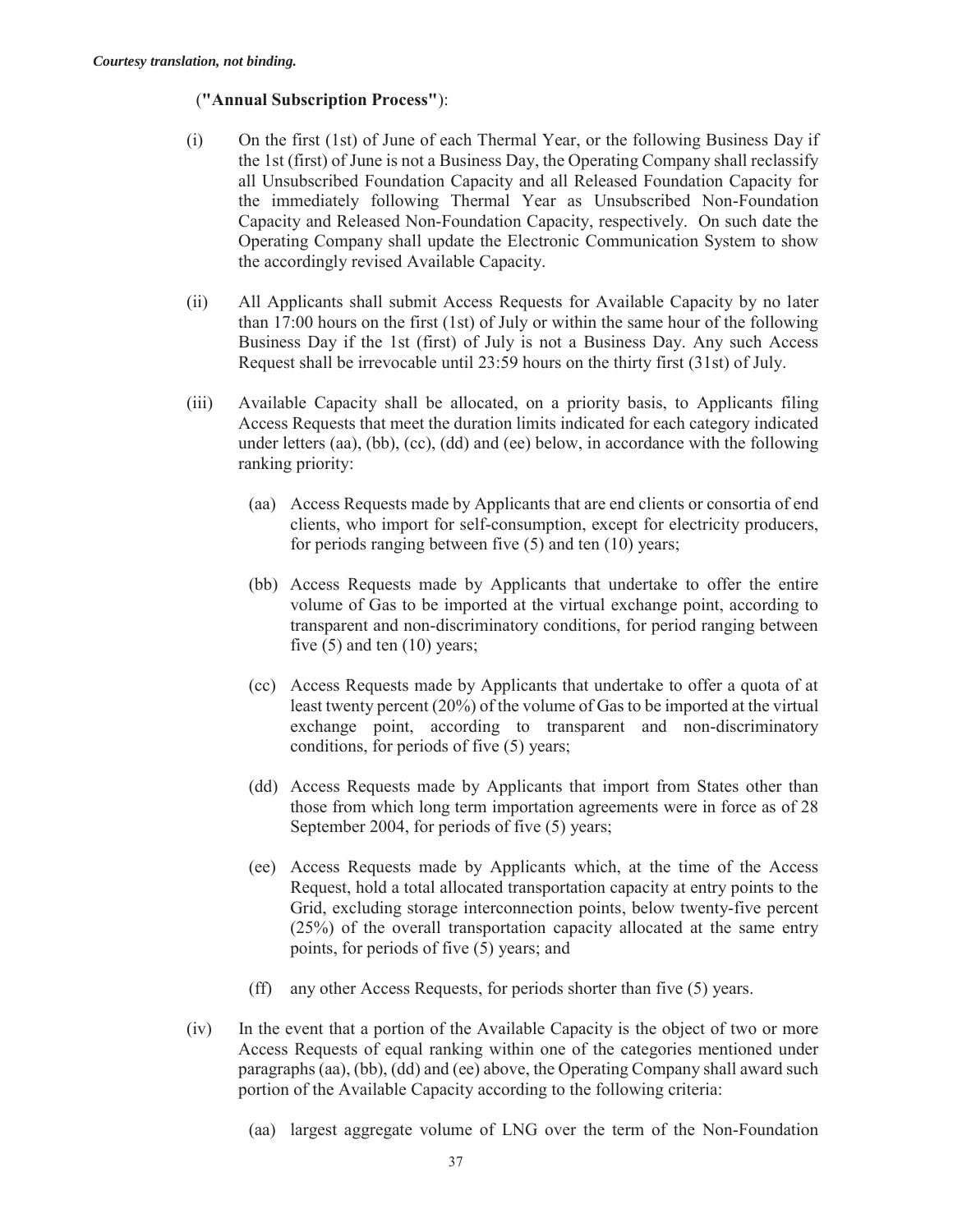Capacity Agreement;

- (bb) earliest start date for the Service;
- (cc) shortest overall duration of the Service; and
- (dd) fewest number of Unloadings.
- (v) In the event that a portion of the Available Capacity is the object of two or more Access Requests of equal ranking within the category mentioned under paragraph (cc) of point (iii) above, priority will be given to the Applicant that, during the requested period, would offer the overall largest volumes of Gas at the virtual exchange point.
- (vi) Available Capacity which has not been allocated pursuant to points (iii), (iv) and (v) above shall be allocated to Applicants undertaking to enter into Non-Foundation Capacity Agreements of a duration lower than five (5) years, in accordance with the ranking priorities indicated under points (iii), (iv) and (v) above.
- (vii) By the  $11<sup>th</sup>$  (eleventh) of July, or within the following Business Day if the  $11<sup>th</sup>$ (eleventh) of July is not a Business Day the Operating Company will issue with respect to each Access Request, an Acceptance, a Modified Acceptance, an Interim Notice, or a notice of rejection, as the case may be, in accordance with the following:
	- (aa) *Acceptances*: starting from the highest ranking Access Request, proceeding in order of decreasing ranking and only up to the first Access Request that cannot be Accepted without modification, each Access Request shall be Accepted and the Available Capacity shall be reduced accordingly;
	- (bb) *Modified Acceptances*: if, following the procedure described in the above paragraph (aa), there still are pending Access Requests and Available Capacity, the Operating Company will send a Modified Acceptance to Applicant(s) whose Access Request(s) cannot be Accepted without modification. Any such Modified Acceptance shall be irrevocable until the twenty fourth (24th) of July. In the case all or part of the Available Capacity which is the object of a Modified Acceptance sent to an Applicant pursuant to this paragraph (bb) is also the object of Modified Acceptance(s) sent by the Operating Company to other Applicant(s) with higher ranking Access Request(s), then the Modified Acceptance sent to such Applicant shall provide that, in the case of Acceptance by such Applicant, the resulting Capacity Agreement is subject to the condition precedent that such other Applicant(s) does(do) not Accept its (their) respective Modified Acceptance(s) pursuant to paragraph (v) below;
	- (cc) *Interim Notices*: in the case all or part of the Available Capacity requested by any Applicant is also the object of Modified Acceptance(s) sent by the Operating Company to other Applicant(s) with higher ranking Access Request(s), then the Operating Company shall send such Applicant an Interim Notice; and
	- (dd) *notices of rejection*: each Applicant that is not entitled to receive an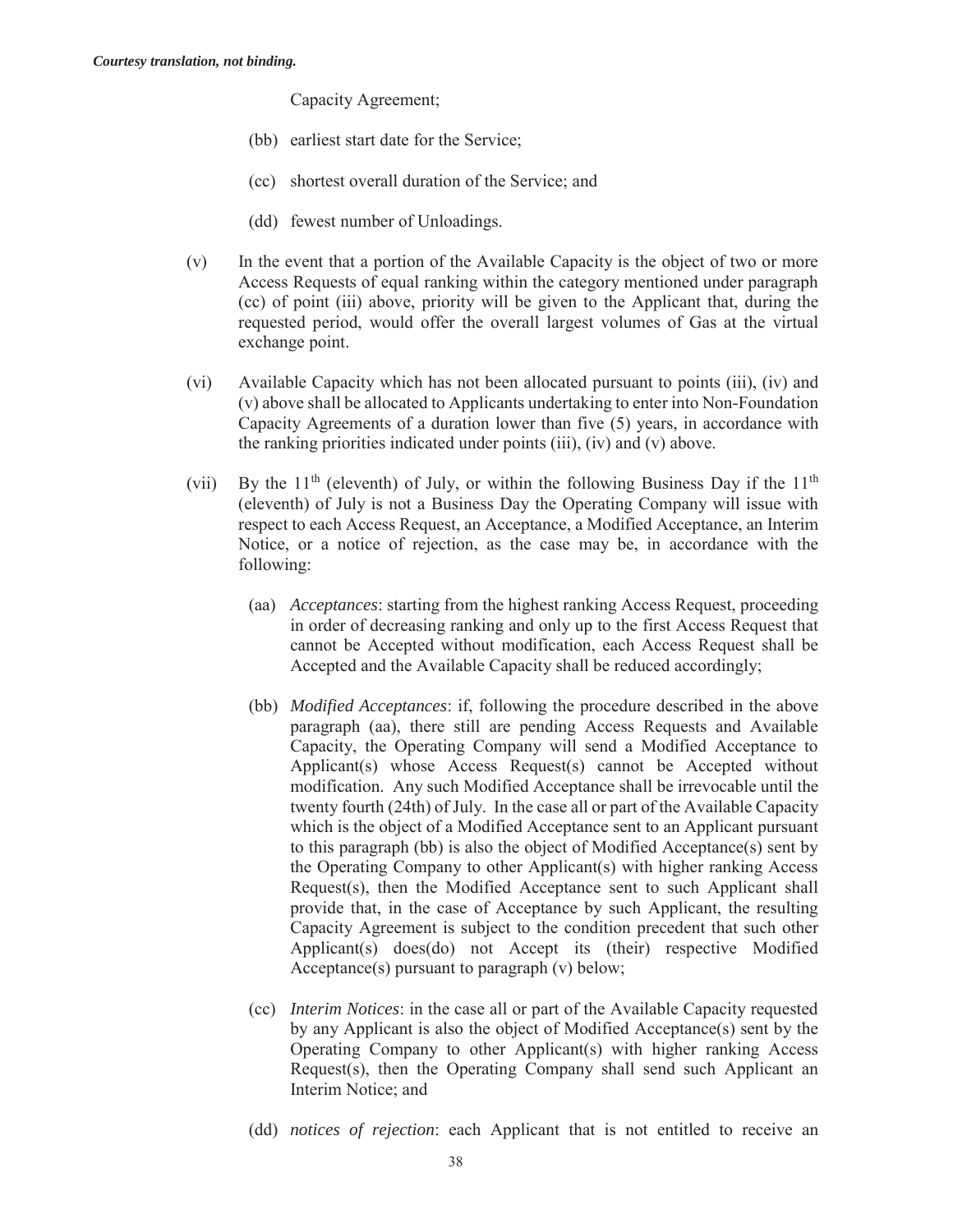Acceptance, a Modified Acceptance, or an Interim Notice pursuant to paragraphs (aa) through (cc) above, shall not be awarded Available Capacity and shall accordingly receive a notice of rejection.

- (viii) Each Applicant receiving a Modified Acceptance shall submit its Acceptance to the Operating Company no later than 17:00 hours, on the  $24<sup>th</sup>$  (twenty fourth) of July. If such Acceptance is not received by the Operating Company by such date, the Applicant shall be deemed to have rejected such Modified Acceptance.
- (ix) The Operating Company shall award the then current Available Capacity in ranking order to the higher ranking Applicant(s) that have Accepted its (their) Modified Acceptances or have received Interim Notices, and the Available Capacity shall be reduced accordingly.
- (x) By the  $26<sup>th</sup>$  (twenty sixth) of July or within the following Business Day if the  $26<sup>th</sup>$ (twenty sixth) of July is not a Business Day the Operating Company shall (aa) notify each Applicant that has Accepted, pursuant to paragraph (viii) above, a Modified Acceptance that provides for a condition precedent whether such condition precedent has been met; and (bb) send to each Applicant that has received an Interim Notice the Acceptance or rejection of its Access Request.
- (xi) The Terminal Capacity in any given Month that has been subscribed during the Annual Subscription Process shall be deemed to have been subscribed in the following order:
	- (aa) Terminal Capacity that was, prior to the  $1<sup>st</sup>$  (first) of June, classified as Unsubscribed Non-Foundation Capacity;
	- (bb) Terminal Capacity that was, prior to the  $1<sup>st</sup>$  (first) of June, classified as Unsubscribed Foundation Capacity; and
	- (cc) Terminal Capacity that was, prior to the  $1<sup>st</sup>$  (first) of June, classified as Released Foundation Capacity or Released Non-Foundation Capacity, with such Released Capacity deemed to have been subscribed in the order of the dates of the respective Release Declarations, starting from the earliest.

If, after applying the procedure described in paragraphs  $(i)$  through  $(x)$  above, the Available Capacity in any given Month of the immediately following Thermal Year is greater than zero and by the  $1<sup>st</sup>$  (first) of June or within the following Business Day if the 1<sup>st</sup> (first) of June is not a Business Day of the current Thermal Year the Operating Company had reclassified Unsubscribed Foundation Capacity and/or Released Foundation Capacity in such Month pursuant to paragraph (i) above, then to the maximum extent possible such reclassified capacity shall be converted back to be Unsubscribed Foundation Capacity and/or Released Foundation Capacity, as the case may be, and the Available Capacity shall be reduced accordingly.

(xii) Following completion of the Annual Subscription Process and by no later than the  $27<sup>th</sup>$  (twenty-seventh) of July, or the following Business Day if the  $27<sup>th</sup>$  (twentyseventh) of July is not a Business Day, the Operating Company shall update the Electronic Communication System accordingly.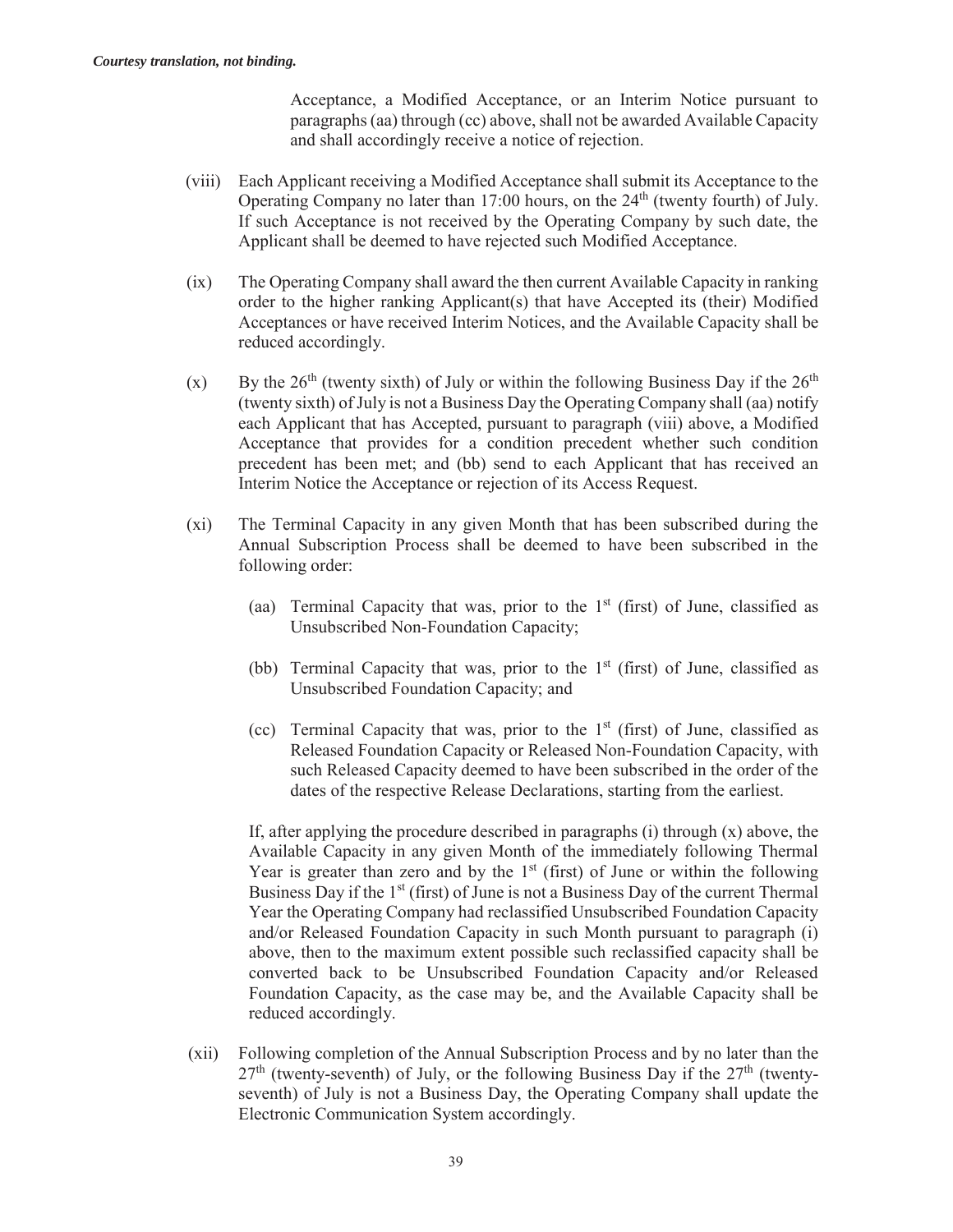- (xiii) The results of the Annual Subscription Process shall be communicated to the Regulatory Authority for Energy Networks and Environment within 15 (fifteen) Days from its completion.
- (b) Infra-Annual Subscription Process: the Infra-Annual Capacity within the current Thermal Year (or, if the Infra-Annual procedure takes place during the months of August and September, for the Thermal Year immediately following the current one) will be made available by the Operating Company during the Thermal Year in accordance with the subscription rules:
	- (i) of the Continuous Regasification Service, or the Infra-Annual Capacity in the period that starts in the Month M+2 starting from the publication on the Electronic Communication System and on the PAR and until the end of the current Thermal Year (or, if the Infra-Annual procedure takes place during the months of August and September, for the Thermal Year immediately following the current one); and
	- (ii) of the Spot Capacity, or the Infra-Annual Capacity available in the Month M+1, starting from the publication on the Electronic Communication System and on the PAR.

The Infra-Annual Capacity will be allocated according to the procedure below.

 $\alpha$ ) Auction procedure for the subscription of the Infra-Annual Capacity:

- (i) The competitive auction procedure is organized through the PAR, according to the terms and procedures defined in the PAR rules published on the GME website;
- (ii) The Auction Rules for the allocation of the Infra-annual Regasification Capacity is an integral part of the Regasification Code and is defined in accordance with the following points (iii) to (xi) and is published on the Electronic Communication System;
- (iii) Applicants must meet the conditions set forth in the operating rules of the PAR defined by GME and approved by ARERA;
- (iv) In case of capacity allocation as a result of an auction procedure and for the purposes of entering into the Capacity Agreement, Applicants are required to present to the Operating Company adequate financial guarantees, in the manner and in the entity provided for in the article 10.1 of chapter III, to cover the obligations arising for them pursuant to this Regasification Code and the Auction Rules;
- (v) The auction procedure is organized in a series of "pay as bid" auctions on a monthly basis, corresponding to the subscription period of the Infra-Annual Capacity referred to in article 2.3 letter (e) of chapter II. The auction calendar will be published by the Operating Company on the Electronic Communication System;
- (vi) For each auction procedure, one or more reserve prices ("PR") are established pursuant to article 7 of the TIRG for the Infra-Annual Capacity offered in a given period of time (e.g. the Month), under which the Infra-Annual Capacity is not allocated. The Operating Company defines the PR of the Unsubscribed Non-Foundation Capacity and of the Released Foundation Capacity. The PR of the Released Non-Foundation Capacity is determined by the User of that Released Non-Foundation Capacity in accordance with article 2.6 of chapter II;
- (vii) For each auction procedure, the Infra-Annual Capacity to be auctioned, even if composed by several Unloading Slots, has to be considered regardless of the date of the single Unloading. The Unloading dates, where available, are published by the Operating Company on the Electronic Communication System;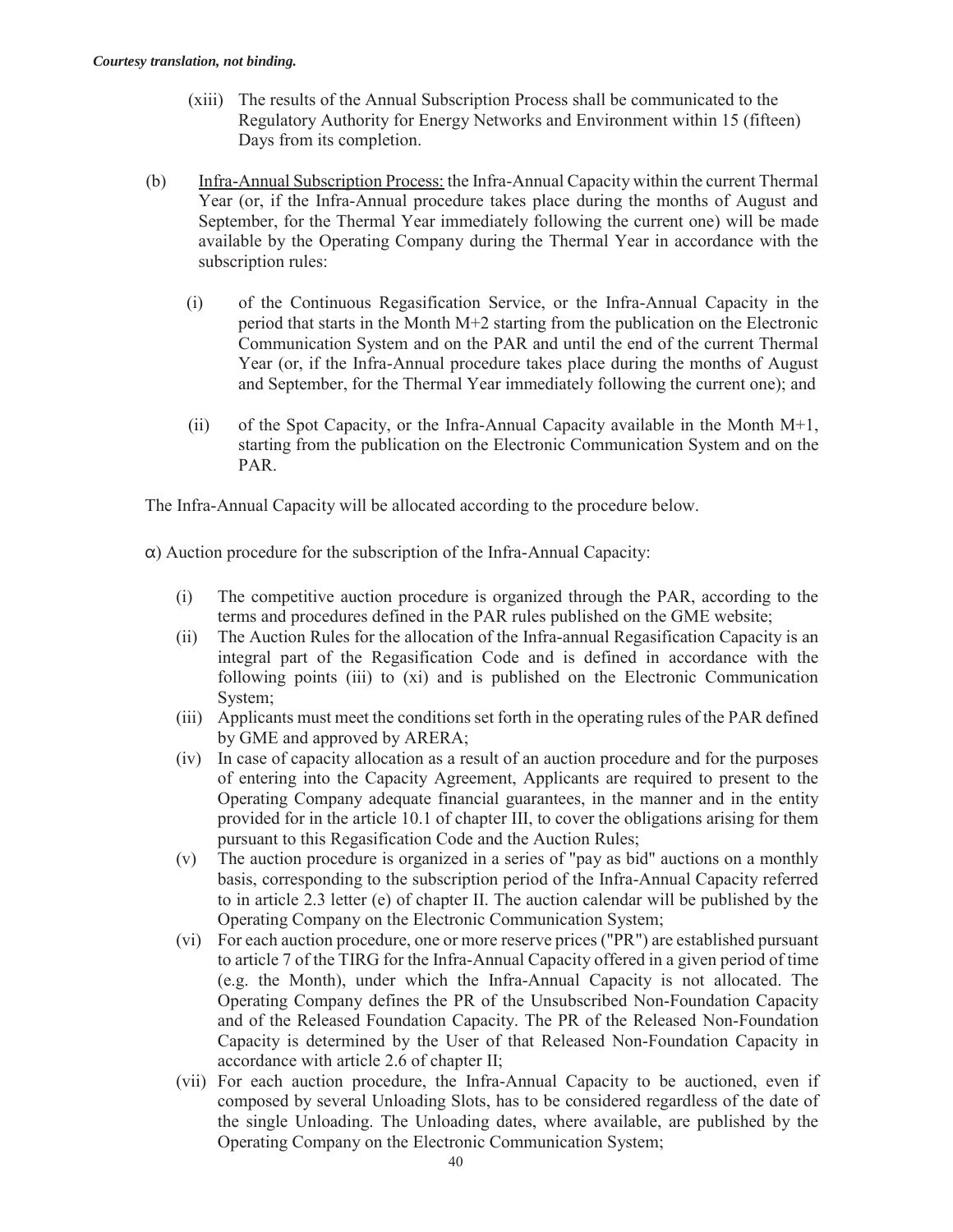- (viii) For each auction procedure, GME, given the PR communicated by the Operating Company, defines a single order of merit and declares a number of winning bidders corresponding to the number of Unloading Slots referred to in the Infra-Annual Capacity being allocated, starting from the bid with the highest price. The allocation price of each Unloading Slot will be the highest bid where higher than the PR;
- (ix) For each auction GME determines, in the name and on behalf of the Operating Company, the related outcomes according to the terms and conditions set forth in the PAR rules:
	- aa) giving priority, pursuant to paragraph 5 of the art. 6 of the TIRG, to the award of the Unsubscribed Non-Foundation Capacity, then to the Released Foundation Capacity and finally to the Released Non-Foundation Capacity;
	- bb) if the Operating Company makes available on the PAR the scheduling calendar of the Unloading dates, the Applicants must express their preferences with respect to the Unloading Slots. The preferences must be expressed according to the provisions of the PAR rules and will be considered for the purposes of the scheduling of the Unloading Slots, applying the following criteria:
		- $\bullet$  the Applicant resulted as a winning bidder with the highest award price will have priority for the allocation of the Unloading Slot;
		- $\bullet$  all the remaining Unloading Slots will be allocated by GME on behalf of the Operating Company, proceeding in descending order of the offered price, taking into account the compatibility of the preferences expressed by the Applicants resulted as a winning bidders with the available Unloading Slots;
		- If the Applicants resulted as a winning bidders of the Unloading Slots do not sign the Capacity Agreement within 2 (two) Business Days from the conclusion of the auction procedure, they will be declared forfeited from the award of the auction procedure and the Operating Company will be able to retain the Bid Bond in accordance with the Auction Rules.
- (x) Without prejudice to the provisions of the previous letter (ix), the allocation of the Unloading Slots for the Months following the first Month occurs within the Annual and the Three Month Schedule processes set out respectively in articles 3.2 and 3.3 of chapter II.

For the definition of the operative organization of the auction procedures as well as all the other related information, reference is made to the PAR rules and to the Auction Rules for the allocation of the Infra-Annual Regasification Capacity and to the documentation published on the GME's website.

șProcedure for the subscription of the Spot Capacity according to the *first come first served* criteria:

The procedure is organized through the PAR, according to the conditions foreseen in the PAR rules;

The residual Spot Capacity resulting from the auction procedure referred to in article 2.4.2 b) α) of chapter II, will remain published on the Electronic Communication System and on the PAR and available for allocation and will be allocated according to time of receipt of the relevant requests by the Applicants (first come first served), until the 5th (fifth)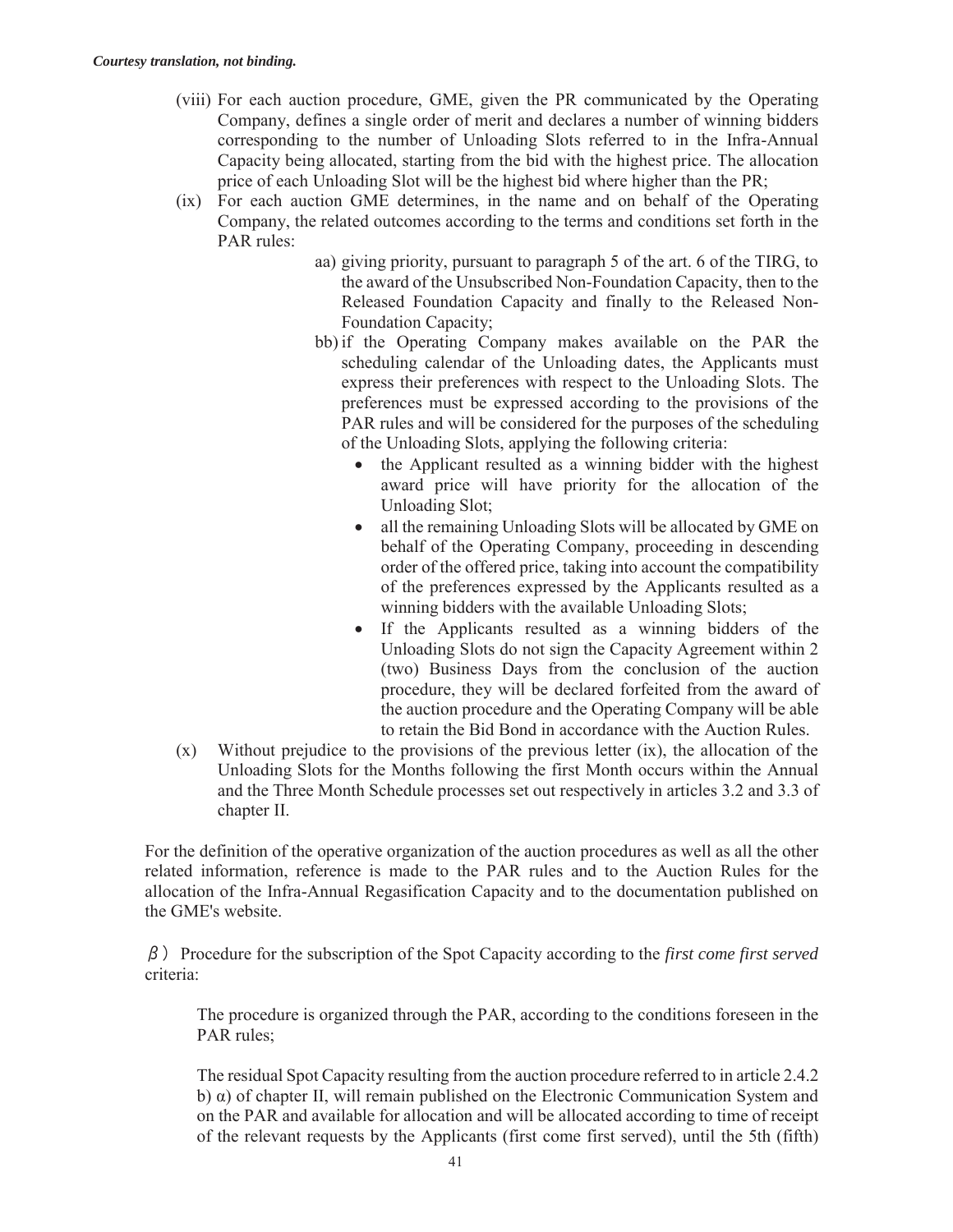Business Day before the Scheduled Arrival Range of each Unloading Slot for the Spot Capacity.

By 17:00 the Day after receiving an Access Request the Operating Company will issue with respect to each Access Request, an Acceptance or a notice of rejection, as the case may be.

The results of the Infra-Annual Capacity Subscription Process shall be communicated to the Regulatory Authority for Energy Networks and Environment within the 15th (fifteenth) Day of the Month following the Month within which the Infra-Annual Subscription Process has occurred.

## 2.4.3 Maximisation of Terminal utilization

With the objective of maximising and optimising the utilisation of the Terminal, the Operating Company may, during the Annual Subscription Process and the Infra-Annual Subscription Process, consult with Applicants and Users and seek an agreement between all potentially affected parties in order to accommodate, to the maximum extent possible, all Access Requests. Any agreement so reached between such parties may contain modifications to Access Requests and/or Capacity Agreements of the potentially affected parties. No User or Applicant is under any obligation to enter into any such agreement. If mutual agreement is not reached between all the potentially affected parties, the Operating Company will strictly apply the Annual Subscription Process or the Infra-Annual Subscription Process, as the case may be, to allocate the relevant Available Capacity or Spot Capacity. In no case may any such agreement result in an Applicant or a User that is not party to such agreement being in a less advantageous position with respect to the subscription of capacity or the provision of the Service than that Applicant or User would have been in under the Annual Subscription Process, the Infra-Annual Subscription Process or its Capacity Agreement, as the case may be, in the absence of such agreement.

## 2.4.4 Access Conditions

Unless the Operating Company has waived or deferred compliance with any one or more of the following conditions (to the extent such waiver or deferment is allowed under the applicable Regulations), each Applicant, throughout the period from the delivery of its Access Request until the Acceptance or rejection of such Access Request, must satisfy and maintain all of the following conditions (**"Access Conditions"**):

- (a) the Applicant will have quantities of LNG that are the subject of the Access Request and such quantities of LNG must meet LNG Quality Specifications;
- (b) as per art. 13 of TIRG the Applicant whether Transportation User or, in the event the Applicant does not meet this requirement, the Applicant indicates one or more Transportation Users, as per article 13.6 of TIRG
- (c) there is available to the Applicant sufficient LNG Tanker capacity to transport to the Delivery Point the quantities of LNG that are the subject of the Access Request, and such LNG Tanker(s), its (their) crew(s) and captain(s), will be in compliance with the Terminal Regulations, Maritime Regulations, the Marine Operations Manual and the LNG Tanker Vetting Procedure;
- (d) the Applicant is in compliance with the provisions of clause III.10 of chapter III. In case of participation to the auction procedure for the subscription of the Infra-Annual Capacity,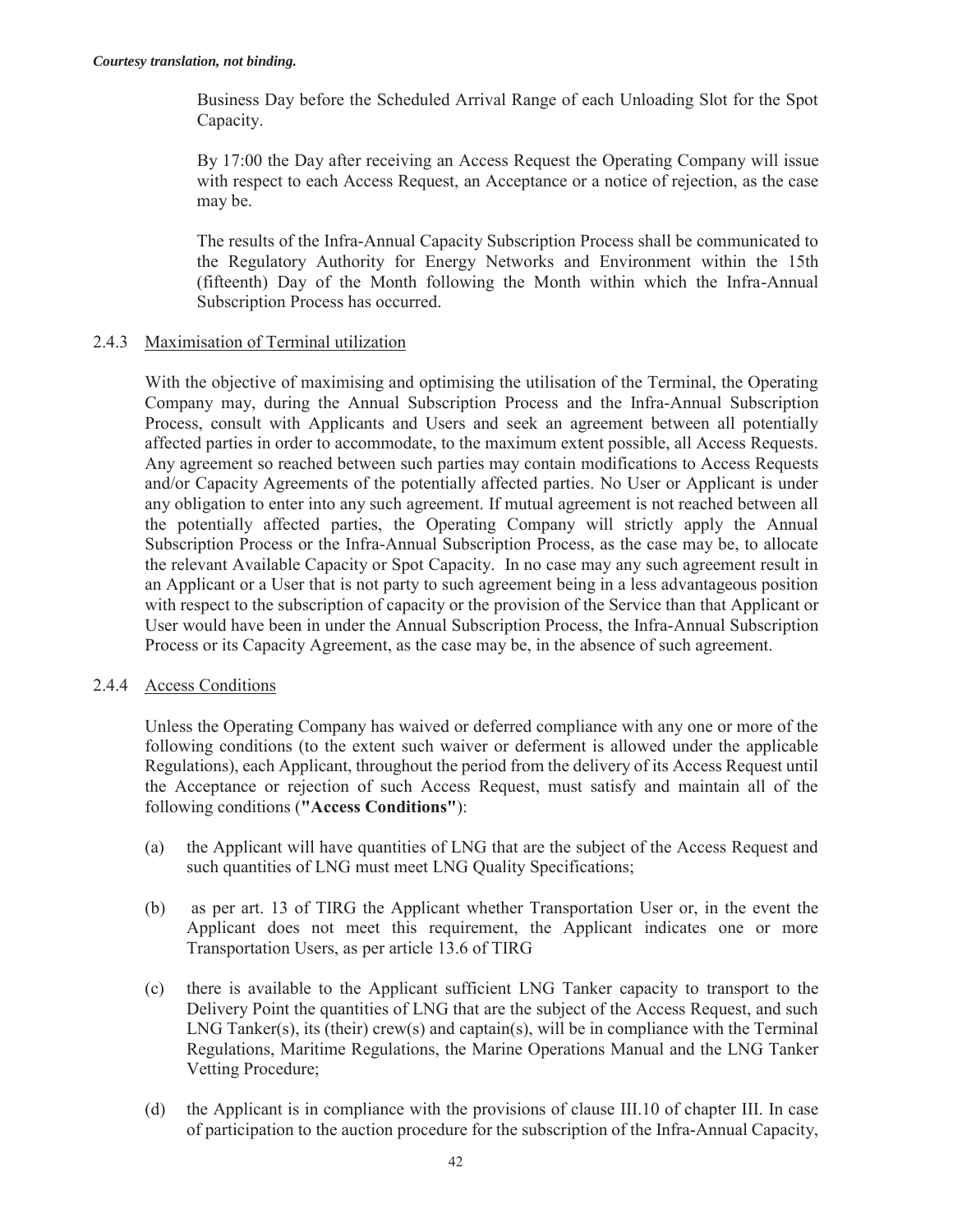the Applicant will deliver the Bid Bond referred to in the Auction Rules.

If at any time while the Access Request is pending any Applicant ceases to satisfy or maintain one or more of the Access Conditions, such Applicant must promptly notify the Operating Company.

# 2.4.5 Access Requests

- (a) Each Access Request for Available Capacity shall include the following information and statements that must remain valid with reference to the Applicant from the date of submission of the Access Request to the signing of the Capacity Contract or the refusal of the Access Request, as appropriate, as well as the documentation specified in clause 2.4.7 of chapter II:
	- (i) the portion of Available Capacity, expressed in cubic metres, requested for each specific Month. For the Spot Capacity Access Requests this data is only required for the relevant Unloading Slot;
	- (ii) with respect to the requested Available Capacity, the specific number of Unloading Slots for each Month and the quantity of LNG expressed in cubic metres for each such Unloading Slot. For the Spot Capacity Access Requests specify the relevant Unloading Slot and the related LNG quantity;
	- (iii) with respect to the Unloading Slots requested, the loading port(s) of the LNG that will be transported to the Delivery Point;
	- (iv) the technical specifications (including the tonnage, gross loading capacity, and length) of the LNG Tanker(s) that will be used to transport the LNG to the Delivery Point;
	- (v) confirmation of whether the Applicant meets the requirements necessary to be granted any priority in the allocation of Available Capacity established in paragraph (iii) of clause 2.4.2 (a) above, specifying the type of priority to which the Applicant is entitled in the case of the Annual Subscription Process;
	- (vi) the technical specifications (including the tonnage, gross loading capacity, and length) of the LNG Tanker that will be used to transport such volume of LNG to the Delivery Point;
	- (vii) the loading port of the LNG that will be transported to the Delivery Point; and
	- (viii) the arrival date of the LNG Tanker;
- (b) If the Applicant for Available Capacity or Spot Capacity is not a company incorporated in one of the member states of the European Union, the Access Request shall be duly notarised by a notary public and legalized or apostilled as may be required under Italian law in order to certify the authenticity of the signature of the notary public, his/her capacity as notary public and, where appropriate, the identity of the seal or stamp which the Access Request bears.

Recognizing that time is of the essence with respect to submission of Access Requests hereunder, a company that is not incorporated in one of the member states of the European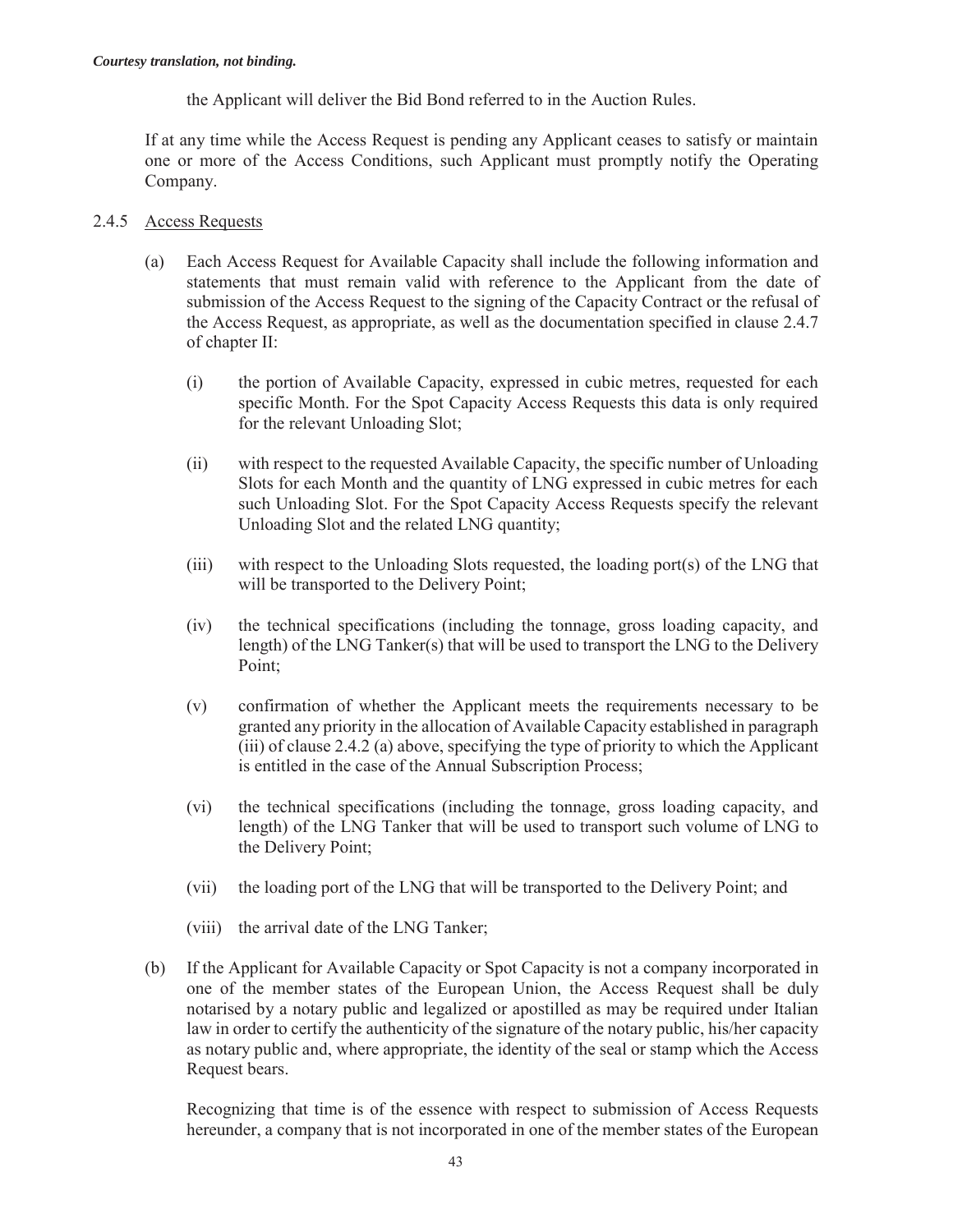Union and intends to submit Access Request(s) may provide, in advance of any such submission:

- (i) evidence satisfactory to the Operating Company that identified representative(s) of such company are duly empowered to execute and submit, in the name and on behalf of such company, (x) such Access Request(s), it being understood that in the case of attorneys in fact ("*rappresentanti negoziali*"), such representatives shall have also been authorised to specifically approve in writing unfair terms ("*clausole vessatorie*") pursuant to and for the purpose of articles 1341 and 1342 of the Italian civil code and, in particular, the clause derogating the territorial competence referred to under clause I.4.2 of chapter I of this Regasification Code, which provides that *"any and all disputes arising out of or in connection with a Capacity Agreement between the Operating Company and the User which is a Party to such Capacity Agreement and/or in connection with the Regasification Code, other than Technical Disputes referred to in clause I.4.3 of chapter I, shall be subject to the Italian jurisdiction and to the exclusive competence of the Courts of Milan*", and (y) the undertaking specified in point (ii) below; and
- (ii) an undertaking of such company to promptly inform the Operating Company as soon as such identified representative(s) are no longer empowered to execute and submit Access Request(s) in the name and on behalf of such company.

The Operating Company shall review the evidence specified in point (i) above and advise the relevant company whether it accepts such evidence as being satisfactory to it. If the Operating Company so advises such company, then such company, for a period of 14 (fourteen) Months from the submission of such evidence to the Operating Company, will be entitled to submit Access Request(s) executed by the relevant representative(s) without having to comply with the requirements set forth in the first paragraph of this clause 2.4.5 (c).

(c) Each Access Request shall express unconditional acceptance by the Applicant of the terms and conditions of the Regasification Code, as well as specific acceptance by the Applicant of the relevant clauses of the Regasification Code pursuant to, and for the purposes of, articles 1341 and 1342 of the Italian civil code.

## 2.4.6 Documentation to accompany Access Requests

Without prejudice to the requirements of clause 2.4.5 of chapter II, each Applicant:

- participating in a subscription procedure pursuant to articles 2.4.2 a), shall submit with its Access Request the documents required pursuant to clause III.10.1 of chapter III in a form and substance satisfactory to the Operating Company;

- participating in a subscription procedure pursuant to articles 2.4.2 b), must present, in good time, the Bid Bond referred to in the Auction Rules.

Furthermore, each Applicant must submit in addition a self-declaration of the import notice or import authorisation required under applicable Regulations for the Applicant to import LNG into Italy.

## 2.4.7 Execution of Modified Acceptances

The provisions set forth in clauses 2.4.5(b)of chapter II shall apply *mutatis mutandis* to the execution of a Modified Acceptance by any Applicant.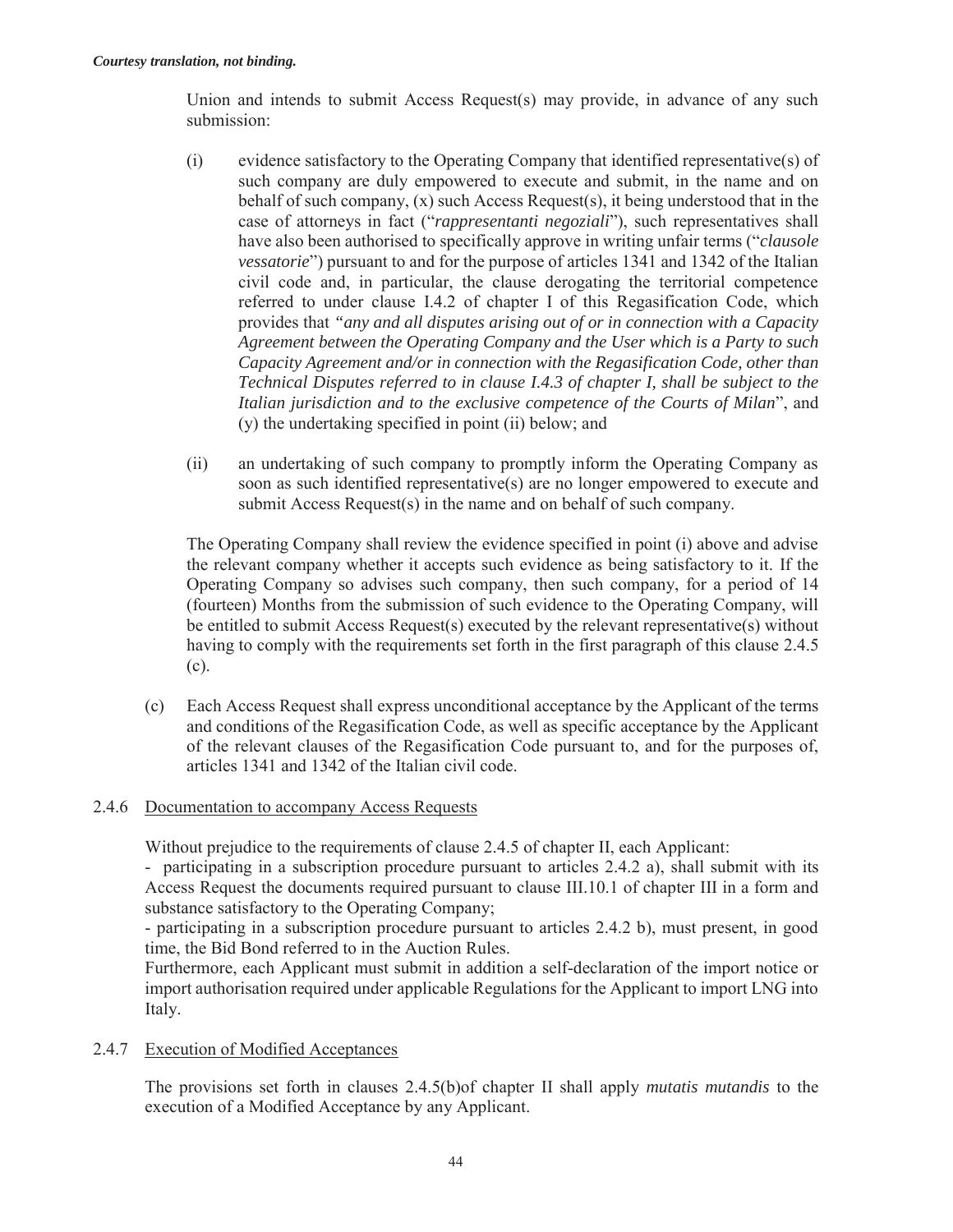## 2.4.8 Procedure for notification of Access Requests and Modified Acceptances

Each Access Request and each Modified Acceptance shall be notified by the relevant Applicant to the Operating Company in compliance with the requirements set forth in the relevant section of Annex (a).

## **II.2.5 Access denial**

## 2.5.1 Rejection of Access Requests

In accordance with the provisions of article 24.2 of the Decree, the Operating Company shall have the right to reject any Access Request, notwithstanding that such Access Request meets the requirements set out in the Regasification Code, in each of the following cases:

- (a) the portion of Available Capacity or Spot Capacity (as the case may be) requested by the relevant Applicant has already been awarded in accordance with the Regasification Code or the facilities for Unloading LNG Tankers and/or Regasification and/or Storage is/are not available to provide the Service; or
- (b) the Acceptance of any such Access Request would impede the Operating Company in meeting its obligations to provide a public service, which obligations the Operating Company is required to fulfil pursuant to the Decree.

## 2.5.2 Invalid Access Requests

Any Access Request will be considered invalid if:

- (a) such Access Request (i) has not been drafted in compliance with the form of Access Request provided at Annex (a) and/or (ii) does not include all of the information required by clause 2.4.5 of chapter II and/or (iii) is not accompanied by all of the documentation required by clause 2.4.6 of chapter II; and/or
- (b) the person that has submitted such Access Request does not satisfy all of the Access Conditions from the date of such Access Request until the resulting Capacity Agreement is entered into and the Operating Company has not waived or deferred fulfilment of any such Access Condition pursuant to clause 2.4.5 of chapter II; and/or
- (c) any of the Representations (i) is not true and accurate with respect to the relevant Applicant on the date of such Access Request, or (ii) ceases to be true and accurate with respect to the relevant Applicant before the resulting Capacity Agreement is entered into; and/or
- (d) such Access Request contains any conditions and/or reservations (i) to the acceptance of the terms and conditions of the Regasification Code; and/or (ii) to the specific acceptance by the relevant Applicant of the relevant clauses of the Regasification Code pursuant to, and for the purposes of, articles 1341 and 1342 of the Italian civil code; and/or
- (e) the relevant Applicant has not fulfilled all of its obligations under any Capacity Agreement which such Applicant may have previously entered into with the Operating Company; and/or
- (f) the relevant Applicant seeks access to any portion of Terminal Capacity or Spot Capacity beyond the portion of Available Capacity or Spot Capacity (as the case may be) offered in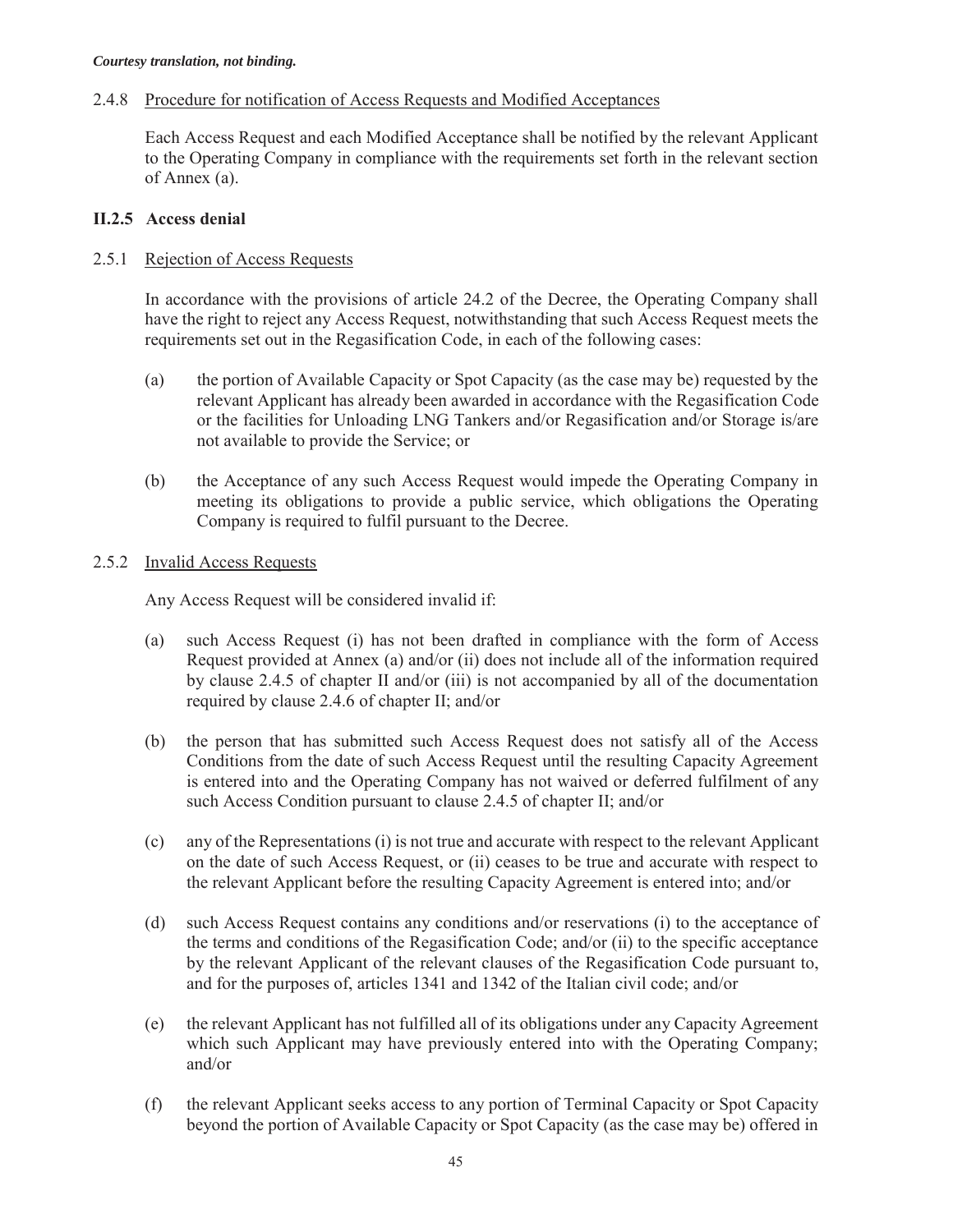the relevant subscription process; and/or

- (g) such Access Request fails to meet either of the following requirements:
	- (i) first use of the Service occurs during the current or the immediately following three (3) Thermal Years; or
	- (ii) in the event of Access Requests relating to more than one Thermal Year, the portion of Available Capacity requested by the relevant Applicant with respect to any Thermal Year differs by no more than twenty percent (20%) from the average annual capacity requested by such Applicant, provided that capacity for the first and last Thermal Years for which the Service is requested shall be adjusted pro rata in the case the relevant Applicant is not requesting the provision of the Service for the entire Thermal Year.

## 2.5.3 Notice of rejection of Access Requests

Any rejection of an Access Request on any of the grounds set out in clauses 2.5.1 or 2.5.2 of chapter II must be notified by the Operating Company to the Applicant in accordance with the timing set out in clauses 2.4.2 and 2.4.3 of chapter II by way of a written statement setting out the reasons for such rejection. As required by article 24, 2nd and 3rd paragraphs of the Decree, the Operating Company shall send a copy of the notice of rejection to the ARERA, the Italian Antitrust Authority (*Autorità garante della concorrenza e del mercato*) and the MSE at the same time as sending such notice to the Applicant.

## **II.2.6 Released Capacity and Reclaim of the Released Capacity**

- (a) Any User that has Subscribed Foundation Capacity and/or Subscribed Non-Foundation Capacity shall have the right to release all or part of such Subscribed Capacity, by notifying to the Operating Company a Release Declaration. Starting from the date that the Release Declaration is received by the Operating Company, (i) such Subscribed Capacity will become Released Foundation Capacity or Released Non-Foundation Capacity, as the case may be, and will be made available for subscription in accordance with clauses 2.4.1, 2.4.2 or 2.4.3 of chapter II, as applicable, and (ii) the Annual Unloading Schedule and the Three (3) Month Schedule of such User shall be revised accordingly. The Operating Company shall update the Electronic Communication System accordingly no later than the first (1st) Business Day after receipt of the Release Declaration.
- (b) The releasing User of the Regulated Capacity in good time for the performance of the auction procedure for the subscription of the Infra-Annual Capacity will communicate to GME, according to the provisions of the PAR rules, the PR of its Released Non-Foundation Capacity. The releasing User shall continue to be liable to pay to the Operating Company the Capacity Charge relating to such Released Capacity. If the Released Capacity is allocated to third parties, the User who made it available receives the revenues deriving from such allocation within the limits of the Regulations, without prejudice to the obligation to pay the Operating Company the amount due for the original contribution of the capacity, as provided for in paragraph 2 of article 7 of the TIRG.
- (c) Any User with outstanding Released Capacity may reclaim all or part of such outstanding Released Capacity, provided that the same has not been reallocated and provided that the relevant request through the Reclaim Declaration is not forwarded between the time of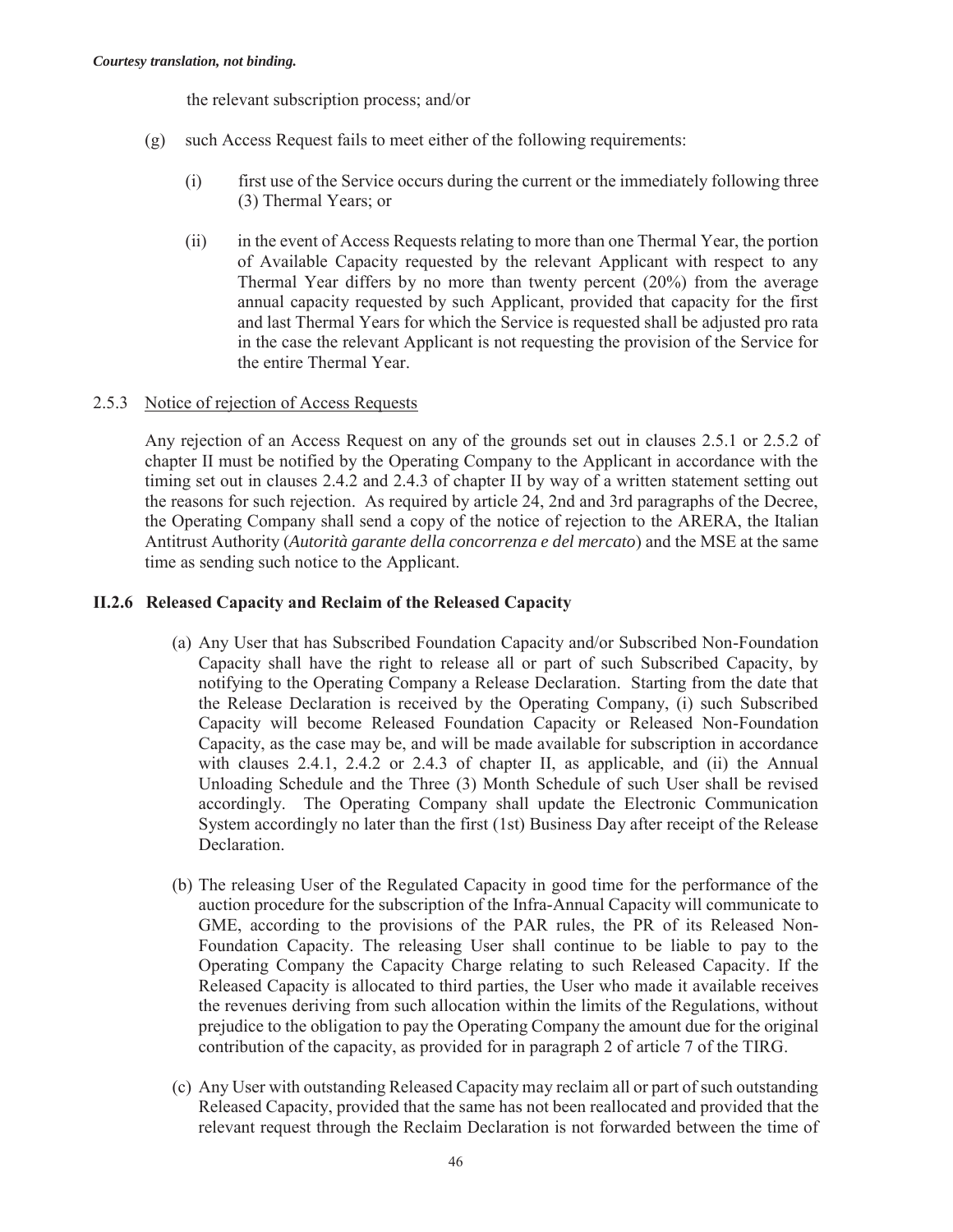publication on the Electronic Communication System of the Released Capacity and, as appropriate, the deadline of the Annual Subscription Process pursuant to article 2.4.2 of chapter II or the Auction procedures for the subscription of the Infra-Annual Capacity pursuant to article 2.4.2 b) α) of chapter II.

In the case a User has reclaimed Released Capacity pursuant to this clause II.2.6(c), then (i) the relevant Released Capacity shall cease to be Released Foundation Capacity or Released Non-Foundation Capacity, as the case may be, and (ii) the Operating Company shall revise, as applicable, the Annual Unloading Schedule and the Three (3) Month Schedule of such User. The Operating Company shall update the Electronic Communication System accordingly no later than the first (1st) Business Day after receipt of such written notice.

- (d) In the case Released Foundation Capacity or Released Non-Foundation Capacity in any given Month has been released by more than one Foundation Capacity User or Non-Foundation Capacity User, as the case may be, then such Released Capacity shall be subscribed according to the priority criteria set forth in the article 2.4.2(b) of this chapter II. When entering into one or more new Capacity Agreements with respect to any Month's Released Capacity, the Operating Company shall reduce the Subscribed Capacity of User(s) under the relevant Capacity Agreement(s) accordingly and relieve User(s) of its (their) liability towards such Released Capacity.
- (e) With respect to any release of Foundation Capacity, the Operating Company is under no obligation to enter into a new Foundation Capacity Agreement that contains terms different than those contained in Non-Foundation Capacity Agreements.
- (f) The Operating Company shall notify the releasing User no later than the first (1st) Business Day after the Operating Company has entered into any new Capacity Agreements with respect to the Released Capacity released by such User.

# **II.2.7 Subscribed Non-Foundation Capacity to be made available to the Operating Company for allocation to third parties pursuant to article 14, sub-section 3, of TIRG**

- 2.7.1 Should, regarding to a Continuous User during the Thermal Year A,  $V_{\text{cons}}$  < 90%  $V_{\text{prior}}$ , such User shall make available to the Operating Company for the allocation to third parties, for each of the following Thermal Years during the which such User holds Subscribed Non-Foundation Capacity, an amount of Non-Foundation Capacity quantified by:
	- (a) the volume of capacity, equal to:

$$
V_{prio} \sim V_{cons}
$$

where:

- Vprio is the volume of capacity allocated to the relevant Non-Foundation Capacity User for the current Thermal Year;
- Vcons is the overall volume of LNG Unloaded by the relevant Non-Foundation Capacity User during the current Thermal Year, determined ex post by November  $1<sup>st</sup>$  following the Thermal Year as the sum of the volumes that the User didn't Unload during the Months from October to September of the Thermal Year including the volumes of LNG that the User did not Unload: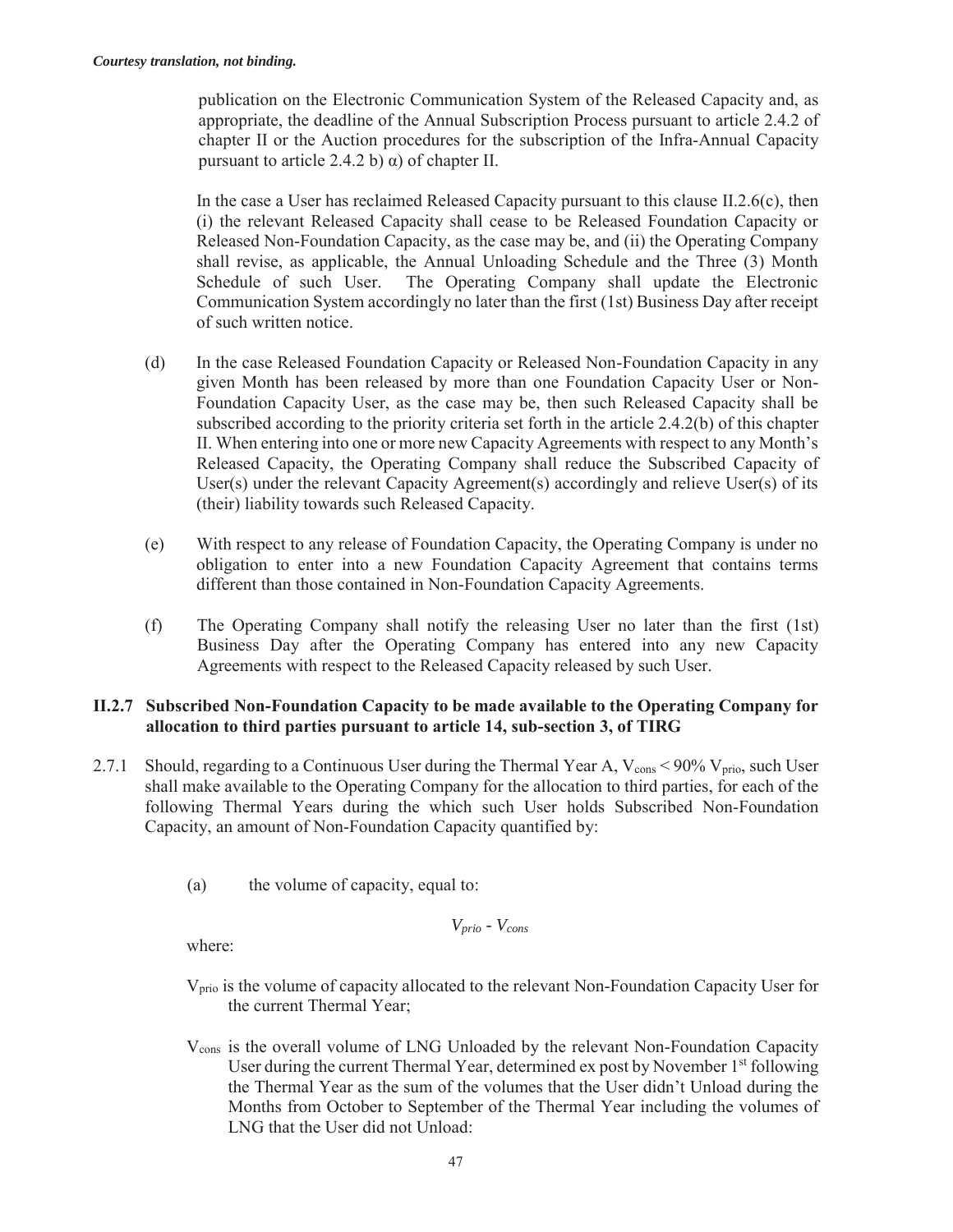- i) as a consequence of events which have led to force majeure declarations by the counterparties of import contracts, as specified in clause III.7.7 or to declarations of Force Majeure under the relevant Capacity Agreement. To this end, the User is obliged to promptly report this event to the Operating Company, indicating the estimated range of LNG quantity reduction, the expected duration, as well as actions taken to limit the effects on the LNG Discharges and to make available to other Users the Regulated Capacity which otherwise would remain unused;
- ii) because the corresponding Non-Foundation Capacity of such User has been Released for allocation to third parties in compliance with the provisions of II.2.6, in particular, for each month M of Thermal Year, the volume *Vcons* includes:
	- (aa) the Released Capacity, even if not allocated, if is made available from the User to the Operating Company within the 16° (sixteenth) Day of the month M-1 at a PR defined by the Non-Foundation Released Capacity User not higher than the charge due by the User to the Operating Company;
	- (bb) the Released Capacity, insofar as is allocated to third parties, if is made available from the User to the Operating Company after the deadline referred in paragraph aa above;
- iii) because the corresponding Non-Foundation Capacity of such User has been exchanged with the Non-Foundation Capacity of another User in a different Thermal Year in compliance with the provisions of III.12.1.

In the event that the User holds both long-term and annual Non-Foundation Capacity Agreements, the volume Unloaded shall be allocated, on a priority basis, to the longterm ("*pluriennale*") Capacity Agreement;

(b) the number of berthings which can be effected at the Terminal, rounded down to the nearest whole number ("*arrotondato all'intero inferiore*"), equal to:

$$
Y = \frac{V_{prio} - V_{cons}}{V_{conf}} \cdot N_{conf}
$$

where:

Vconf is the overall volume of capacity allocated to the User for the Thermal Year;

Nconf is the overall number of berthings allocated to the User for the Thermal Year.

2.7.2 As a result of the application of clause 2.7.1, for each one of the Thermal Years during which a User holds long term Subscribed Non-Foundation Capacity, should the difference between the Non-Foundation Capacity Subscribed by such User and the Subscribed Non-Foundation Capacity made available for allocation to third parties pursuant to article 14, sub-section 3, of TIRG be lower than V<sub>cons</sub>, as defined above, such User shall make available for allocation to third parties, pursuant to article 14, sub-section 3, of TIRG, an amount of Subscribed Non-Foundation Capacity equal to the difference between the Subscribed Non-Foundation Capacity of such User during Annual and Monthly Subscription Processes and V<sub>cons</sub>, as defined above.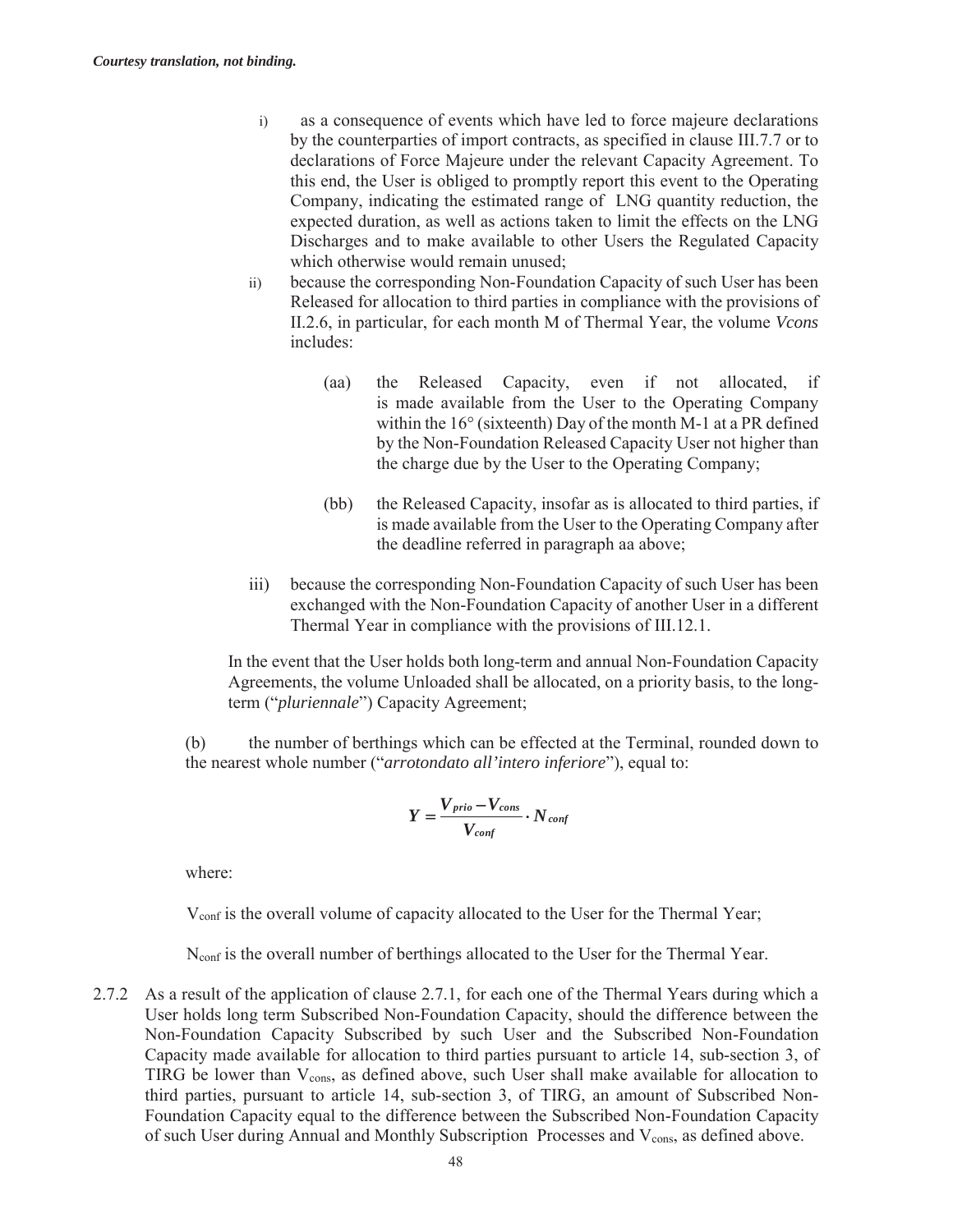2.7.3 Should the Subscribed Non-Foundation Capacity made available to the Operating Company for allocation to third parties according to the article 14, paragraph 3 of TIRG not been granted, the User retains the rights and obligations related to its Capacity Agreement.

# **II.2.8 Subscribed Foundation Capacity to be made available to the Operating Company for allocation to third parties pursuant to article 6, sub-section 3, of the MAP decree of 11 April 2006**

- 2.8.1 Should the Subscribed Foundation Capacity of a User not be entirely and constantly used for causes that are dependent on the will of the relevant Foundation Capacity User, the Operating Company shall reallocate to third parties Subscribed Foundation Capacity of such User to the extent required, and in compliance with, article 6, sub-section 3, of the MAP decree of 11 April 2006 and any implementing Regulation, after having notified in advance the MSE and the Italian Regulatory Authority for Energy Networks and Environment of such reallocations.
- 2.8.2 In calculating the Subscribed Foundation Capacity which has not been used for the purposes of clause 2.8.1 above, the Operating Company shall (i) take into account the start-up period of the Terminal and the flexibilities envisaged by the relevant import contracts, provided that the unused capacity is made available to third parties in accordance with the provisions of regulation n. 715/2009 of the European Parliament and Council of  $13<sup>th</sup>$  July 2009 and (ii) not consider ("computare") Subscribed Foundation Capacity which has been Released in accordance with the provisions of clause II.2.6 and/or transferred in accordance with the provisions of clause III.12.2*.*
- 2.8.3 The Operating Company shall provide to the Ministry of Economic Development and to the Regulatory Authority for Energy Networks and Environment every year by the month of February the data on the utilization rate of Foundation Capacity and on releases, swaps or transfers of the latter by reference to the Annual Unloading Schedule.

# **II.2.9 Allocation Priority**

Pursuant to and for the effects of paragraph 5 of article 6 of the TIRG the Capacity Subscribed during the Infra-Annual Subscription Process will be considered as allocated in respect of Month according to the following priority order:

- a) Unsubscribed Regulated Capacity;
- b) Released Foundation Capacity including the capacity riclassified as Released Non-Foundation Capacity according to the article 2.4.2 (a) of chapter II;
- c) Released Non-Foundation Capacity according to articles II.2.6, II.2.7 and II.2.8 of the Regasification Code provided that in case of multiple releases from Users such Capacity will be considered as allocated according to the criteria set forth in the article 2.4.2(b) of this chapter II.

# **II.3 SCHEDULING OF UNLOADING SLOTS**

# **II.3.1 General principles**

Subject to the provisions of the Regasification Code, all scheduling of LNG quantities to be Unloaded at the Terminal shall take into account the operational and maintenance activities of the Terminal (and, to the extent reasonably practicable, the operational and maintenance activities of the Grid), and shall cause, as far as reasonably practicable, a regular and even Unloading sequence that shall be co-ordinated by way of a regular and mutual exchange of information between the Operating Company and each of the Users.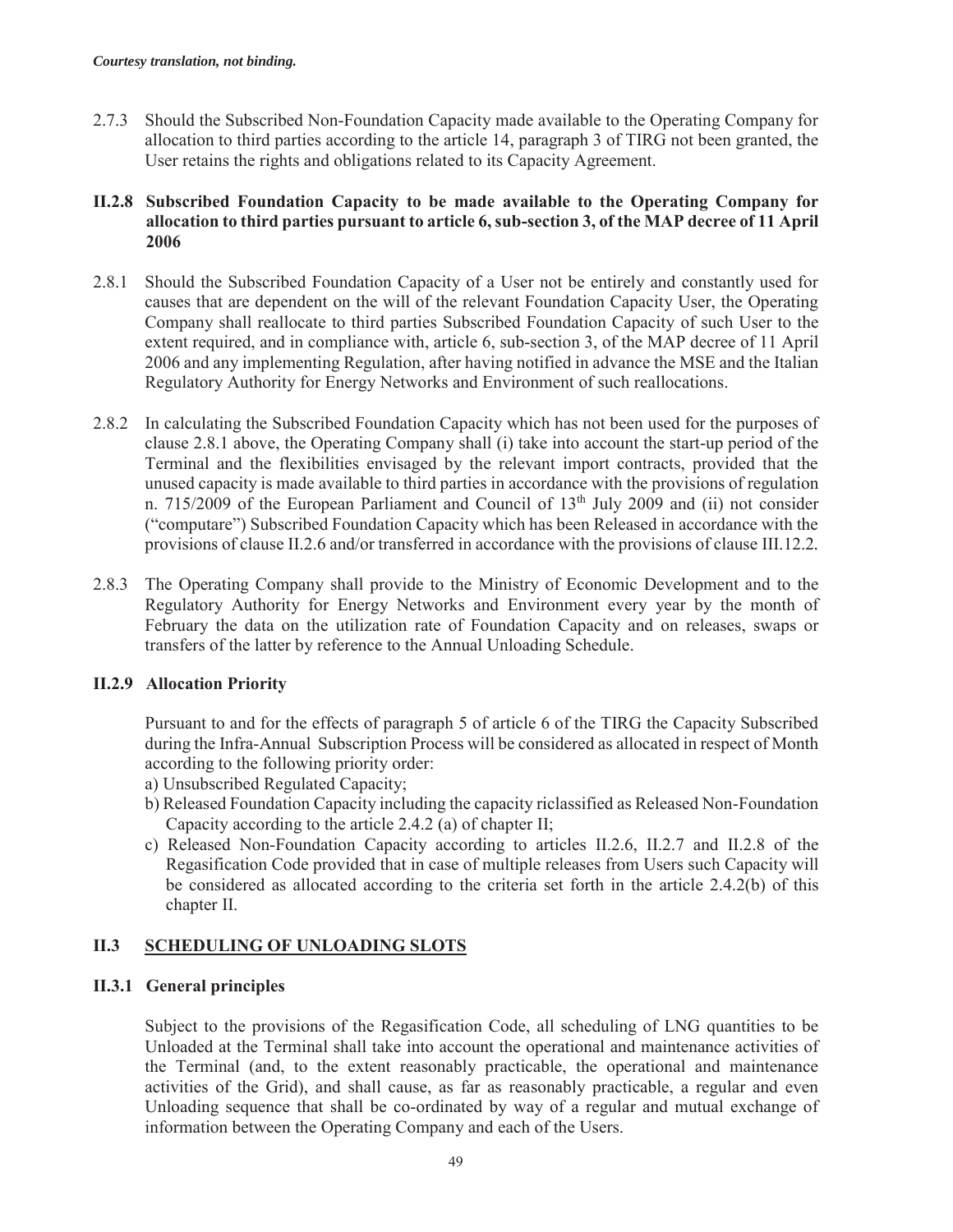In accordance with the provisions of article 16, sub-section 1, of TIRG, and without prejudice to the provision of clause II.3.5 below, the Operating Company and the Transportation Company shall co-ordinate with each other in relation to technical and commercial matters, such as:

- (a) the monthly/weekly/daily programming of Gas to be injected into the Grid;
- (b) the allocation of the Gas injected into the Grid among the various Users;
- (c) the managing of emergencies; and
- (d) the establishment of good practice rules to be adopted for the management of the metering station located immediately upstream of the Cavarzere Entry Point.

In order to reduce the periods of Service disruptions for the Users, the Operating Company and the Transportation Company shall jointly define, in so far as reasonably possible, the scheduling of the maintenance activities on their respective facilities.

The Operating Company shall schedule Unloading Slots in accordance with the procedures set forth herein.

## **II.3.2 Annual Scheduling**

3.2.1 Annual notification by Operating Company

In each Year, by not later than the  $15<sup>th</sup>$  (fifteenth) of November, or the following Business Day if the  $15<sup>th</sup>$  (fifteenth) of November is not a Business Day, the Operating Company shall post on the Electronic Communication System the number of and the tentative dates for all Unloading Slots for the coming Year.

- 3.2.2 Notification by Users of preferred Annual Unloading Schedule
	- a) Each Foundation Capacity User and each Non-Foundation Capacity User must submit in writing to the Operating Company by the first (1st) of January of each Year its preferences with respect to the scheduling of Unloading Slots to which such User has subscribed for the Months of April through December of the same Year (**"Annual Schedule Preferences"**), specifying the following:
		- (i) its preferred scheduling of Unloading Slots for each Month, corresponding to such User's Subscribed Capacity for each such Month;
		- (ii) for each Unloading Slot, the approximate quantity of LNG that the User intends to Unload at the Terminal expressed in cubic metres and GJ and/or kWh and/or equivalent unit of measure;
		- (iii) the tentative identity, tonnage, gross loading capacity and length of the LNG Tankers to be used for each Unloading Slot; and
		- (iv) the tentative port of origin of the LNG for each Unloading Slot.

Any Subscribed Capacity for which the relevant User has not submitted in writing to the Operating Company by the 1<sup>st</sup> (first) of January of the relevant Year its preferences with respect to the scheduling of Unloading Slots shall be deemed to be Released Capacity as if the User had notified on the  $11<sup>th</sup>$  (eleventh) of January a Release Declaration to the Operating Company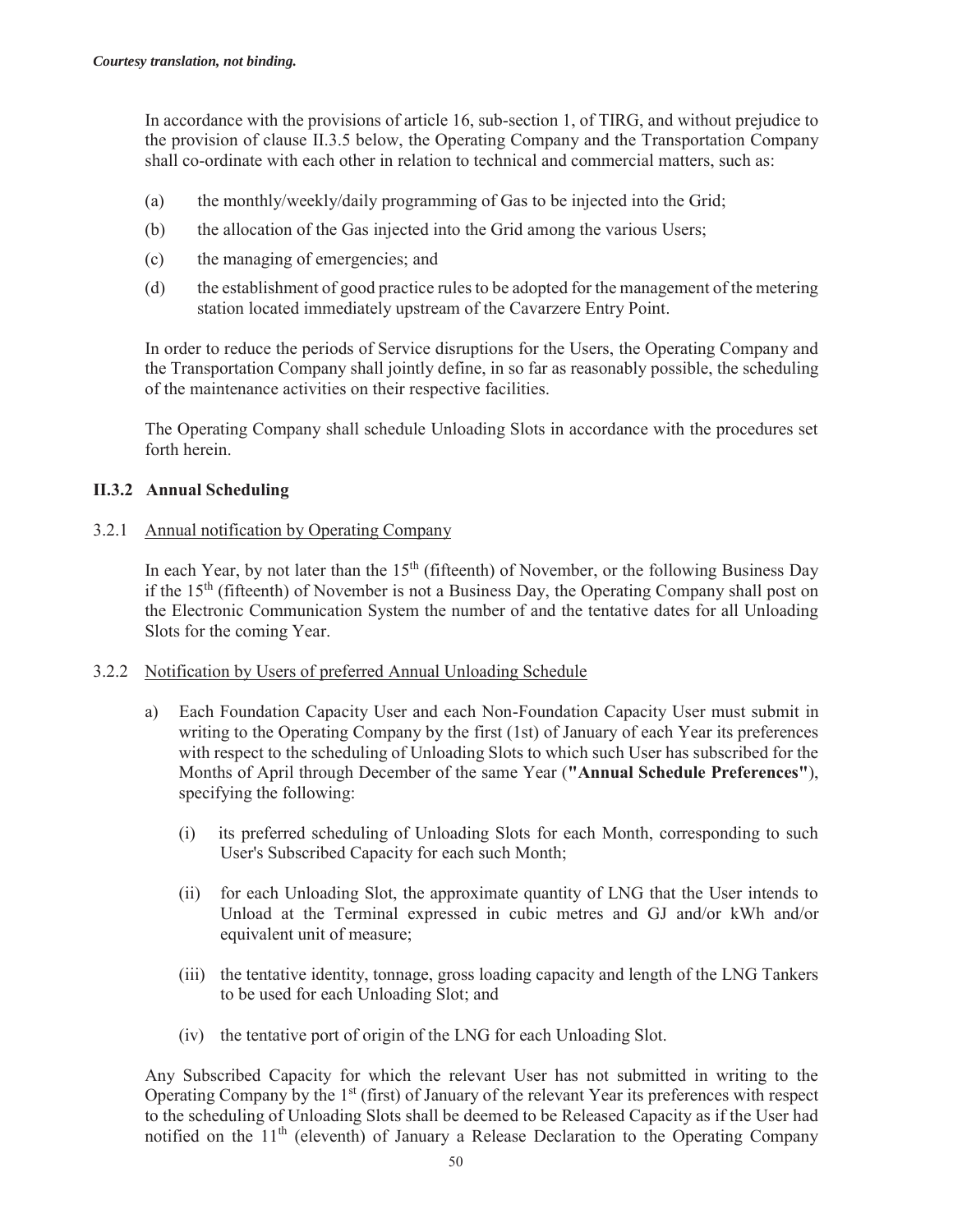pursuant to clause II.2.6.

b) If Capacity without indication of the initial date and of the duration of the relevant Unloading Slot and/or the Scheduled Arrival Range is (i) allocated after the  $1<sup>st</sup>$  (first) of January, and (ii) following the Infra-Annual Subscription Process, the new User shall communicate to the Operating Company in writing and within the  $1<sup>st</sup>$  (first) Business Day of the 1st (first) Month after closing of the Infra-Annual Subscription Process the preferences related to the Unloading Schedule of the Slots that the User has subscribed with reference to the months from April or the  $1<sup>st</sup>$  (first) month after the month of April in which Capacity has been allocated until September of that year.

## 3.2.3 Notification by the Operating Company of Annual Unloading Schedules

By not later than the  $12<sup>th</sup>$  (twelfth) of January of each Year, or the following Business Day if the  $12<sup>th</sup>$  (twelfth) of January is not a Business Day, the Operating Company shall notify each Foundation Capacity User and each Non-Foundation Capacity User of its Annual Unloading Schedule and shall update the Electronic Communication System, showing which Unloading Slots are assigned and which Unloading Slots have not been assigned.

If the preferences related to the Unloading Slots schedule have been submitted to the Operating Company pursuant to paragraph b) of Article 3.2.2, the Operating Company shall communicate the Annual Unloading Schedule to the User within the first (1st) Business Day of the Month following the Month of communication of the Unloading Slots schedule preferences.

Each Annual Unloading Schedule for the Months of April through December is indicative only, and subject to modification pursuant to clause II.3.3. In developing each Annual Unloading Schedule, the Operating Company shall endeavour to schedule the Unloading Slots in a fair manner, taking into account the then current Three (3) Month Schedule and the Annual Schedule Preferences of the relevant User.

Where two or more Users, who have not been allocated capacity according to the Infra-Annual Subscription Procedure, have expressed conflicting preferences with respect to the scheduling of Unloading Slots and such Users are unable to resolve such conflict by way of the regular and mutual exchange of information between the Operating Company and such Users, then the Operating Company, to ensure also regular deliveries and maximum use of the Terminal, shall schedule the relevant Unloading Slots giving priority to the User which is receiving the Service for the largest aggregate quantity, expressed in cubic metres, of LNG over the term of its Capacity Agreement, subject to such User expressing preferences for Unloading Slots in a manner that allows scheduling of Unloading Slots for use by Foundation Capacity Users and Non-Foundation Capacity Users other than such User. In the event that the Users who have expressed irreconcilable preferences with respect to the scheduling of the Unloading Slots use the Service for the same total quantity of LNG, expressed in cubic meters, with reference to the entire duration of the relevant Capacity Contract, the Operating Company will schedule the Unloading Slot giving priority to the Users who have been allocated capacity through an Annual Subscription Procedure by draw.

The Operating Company will subsequently schedule the remaining Unloading Slots to the Users who have been allocated capacity through the Infra-Annual Subscription Procedure giving priority in choosing the Unloading Slots to the Users with the highest price and proceeding in descending order of price. In the event that the Users have been allocated Infra-Annual Capacity with the same price, the Operating Company will schedule these Unloading Slots priority to the User by draw.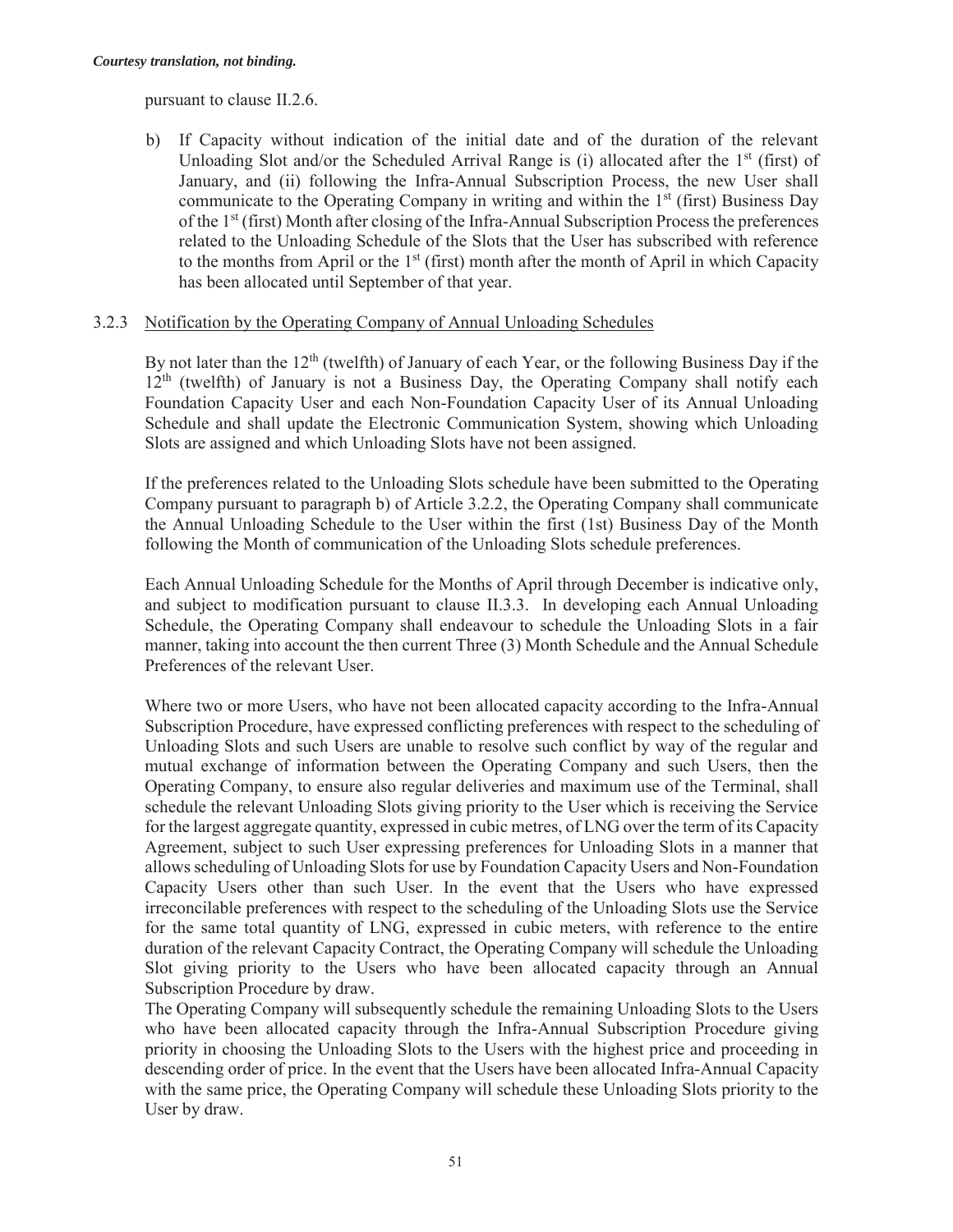# **II.3.3 Three (3) Month Scheduling**

## 3.3.1 Notification by Users of preferred Three (3) Month Schedules

- a) Each Foundation Capacity User and each Non-Foundation Capacity User must submit in writing to the Operating Company by 17:00 hours on the sixteenth  $(16<sup>th</sup>)$  Day of each Month its preferences with respect to the scheduling of Unloading Slots to which such User has subscribed for the three (3) Months following the then current Month (**"Three (3) Month Schedule Preferences"**), specifying the following:
	- (i) its preferred scheduling of Unloading Slots for each Month, corresponding to such User's Subscribed Capacity for each such Month; in doing so, each User shall follow the then current Three (3) Month Schedule and the Annual Unloading Schedule as nearly as practicable;
	- (ii) for each Unloading Slot, the quantity of LNG that the User intends to Unload at the Terminal expressed in cubic metres and GJ and/or kWh and/or equivalent unit of measure;
	- (iii) for each Unloading Slot, the identity and tonnage, gross loading capacity, and length of the LNG Tanker to be used; and
	- (iv) the port of origin of the LNG for each Unloading Slot;
	- (v) the User or Transportation Users between whom the Gas quantities are fully or partially divided;
	- (vi) Its preferences with respect to the Bimonthly Redelivery Period, in that case the User will also communicate to the Operating Company the total indicative quantities of Gas to be Redelivered during each of the two Months of the Bimonthly Redelivery Period.

The User who obtains the capacity as a result of the auction procedure communicates its Three Month Schedule Preferences within the terms and according to the procedures set forth in the PAR rules.

For the purposes of the Redelivery of Gas in advance of the Scheduled Arrival Range, the User, to become a Compensated User, shall provide, within the deadline for the communication of the Three-Months Schedule, an adequate guarantee referred to in article III.10.5, for the recording of transactions therein mentioned.

If the User, according to its Three-Months Schedule preferences, is not compensated for at least one Day D of the first Month of the Three-Months Schedule, because he doesn't have the required financial guarantees as mentioned at article III.10.5, the Gas Redelivery Period for the User will start from the completion of the Discharge.

Any Subscribed Capacity during Month *M+1* for which the relevant User has not submitted in writing to the Operating Company by 17:00 hours on the  $16<sup>th</sup>$  (sixteenth) Day of Month *M-2* its preferences with respect to the scheduling of Unloading Slots shall be deemed to be Released Capacity as if the User had notified on the  $16<sup>th</sup>$  (sixteenth) Day of Month *M*-2 a Release Declaration to the Operating Company pursuant to clause II.2.6.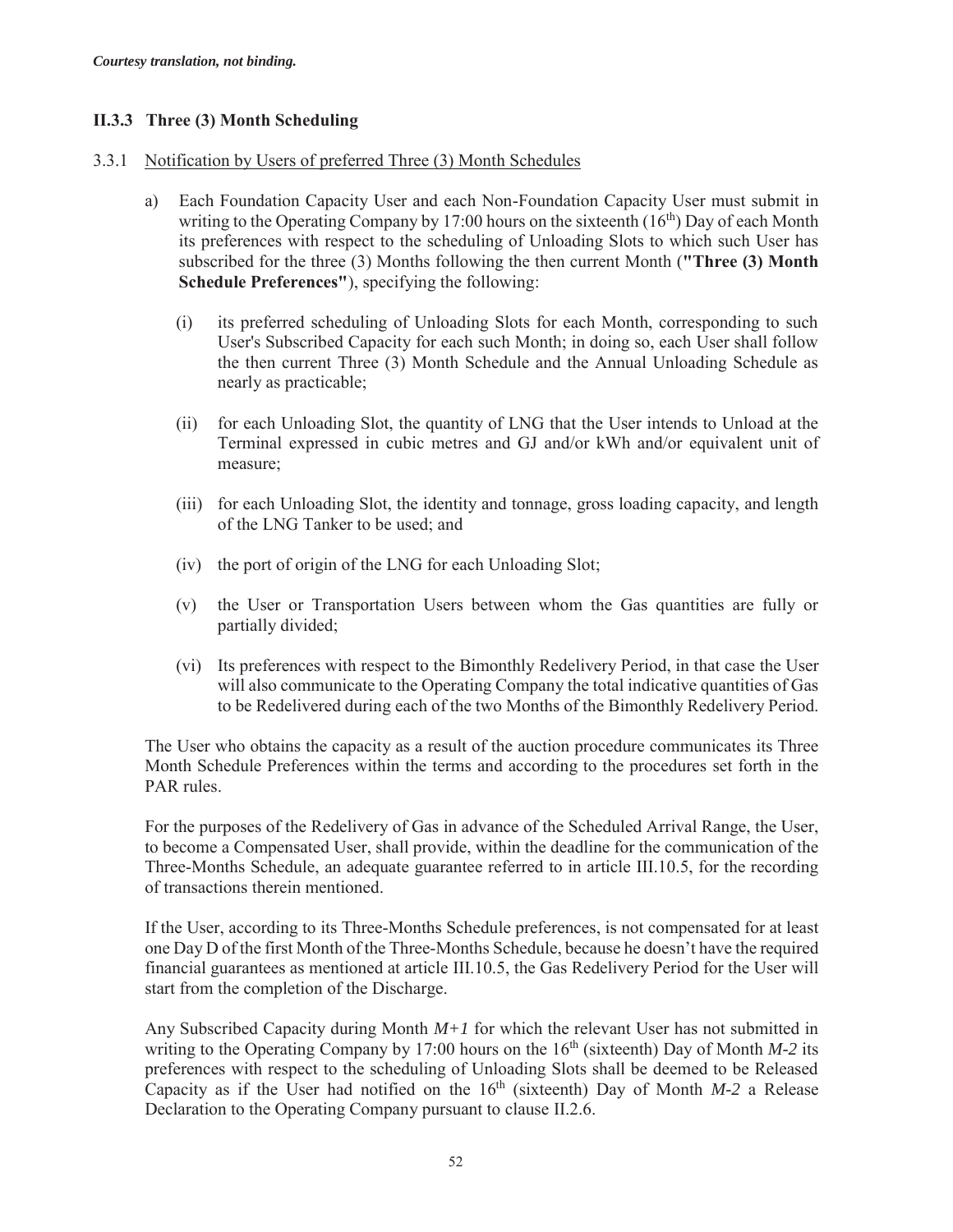b) User's requests to swap Unloading Slots with unallocated Slots must be sent by written request to the Operating Company during the 16 (sixteen) and 17 (seventeen) Days of the Month M for the Unloading Slots of the Month M+1.

## 3.3.2 Notification by the Operating Company of Three (3) Month Schedules

By no later than the 23<sup>rd</sup> twenty third of each Month, or the following Business Day if the 23<sup>rd</sup> twenty third of the Month is not a Business Day, the Operating Company shall notify each Foundation Capacity User and each Non-Foundation Capacity User of its Three (3) Month Schedule and shall update the Electronic Communication System, showing which Unloading Slots are assigned and which Unloading Slots have not been assigned. The Three (3) Month Schedule shall indicate, for each Month, the number of Unloading Slots allocated to each User, together with the volume of LNG expected to be Unloaded, and the date of each Unloading Slot scheduled.

In developing each Three (3) Month Schedule, the Operating Company shall endeavour to schedule the Unloading Slots in a fair manner, taking into account:

- (i) the then current Three (3) Month Schedule;
- (ii) the Three (3) Month Schedule Preferences of the relevant User; and
- (iii) the criteria set forth in paragraphs (a) and (b) below of this clause 3.3.2.

Where two or more Users have expressed conflicting preferences with respect to the scheduling of Unloading Slots and such Users are unable to resolve such conflict by way of the regular and mutual exchange of information between the Operating Company and such Users, then the Operating Company shall schedule the relevant Unloading Slots based upon the following criteria:

- (a) no modifications will be made to the allocation of Unloading Slots from the then current Three (3) Month Schedule; and
- (b) if the criteria in paragraph (a) above is not applicable, then priority will be given to the User which is receiving the Service for the largest aggregate quantity, expressed in cubic metres, of LNG over the term of its Capacity Agreement, subject to such User expressing preferences for Unloading Slots in a manner that allows scheduling of Unloading Slots for use by Foundation Capacity Users and Non-Foundation Capacity Users other than such User. In the event that the Users who have expressed irreconcilable preferences with respect to the scheduling of the Unloading Slots use the Service for the same total quantity of LNG, expressed in cubic meters, with reference to the entire duration of the relevant Capacity Contract, the Operating Company will schedule the Unloading Slot giving priority to the Users who have been allocated capacity through an Annual Subscription Procedure by draw. The Operating Company will subsequently schedule the remaining Unloading Slots to the Users who have been allocated capacity through the Infra-Annual Subscription Procedure giving priority in choosing the Unloading Slots to the Users with the highest price and proceeding in descending order of price. In the event that the Users have been allocated Infra-Annual Capacity with the same price, the Operating Company will schedule these Unloading Slots priority to the User by draw.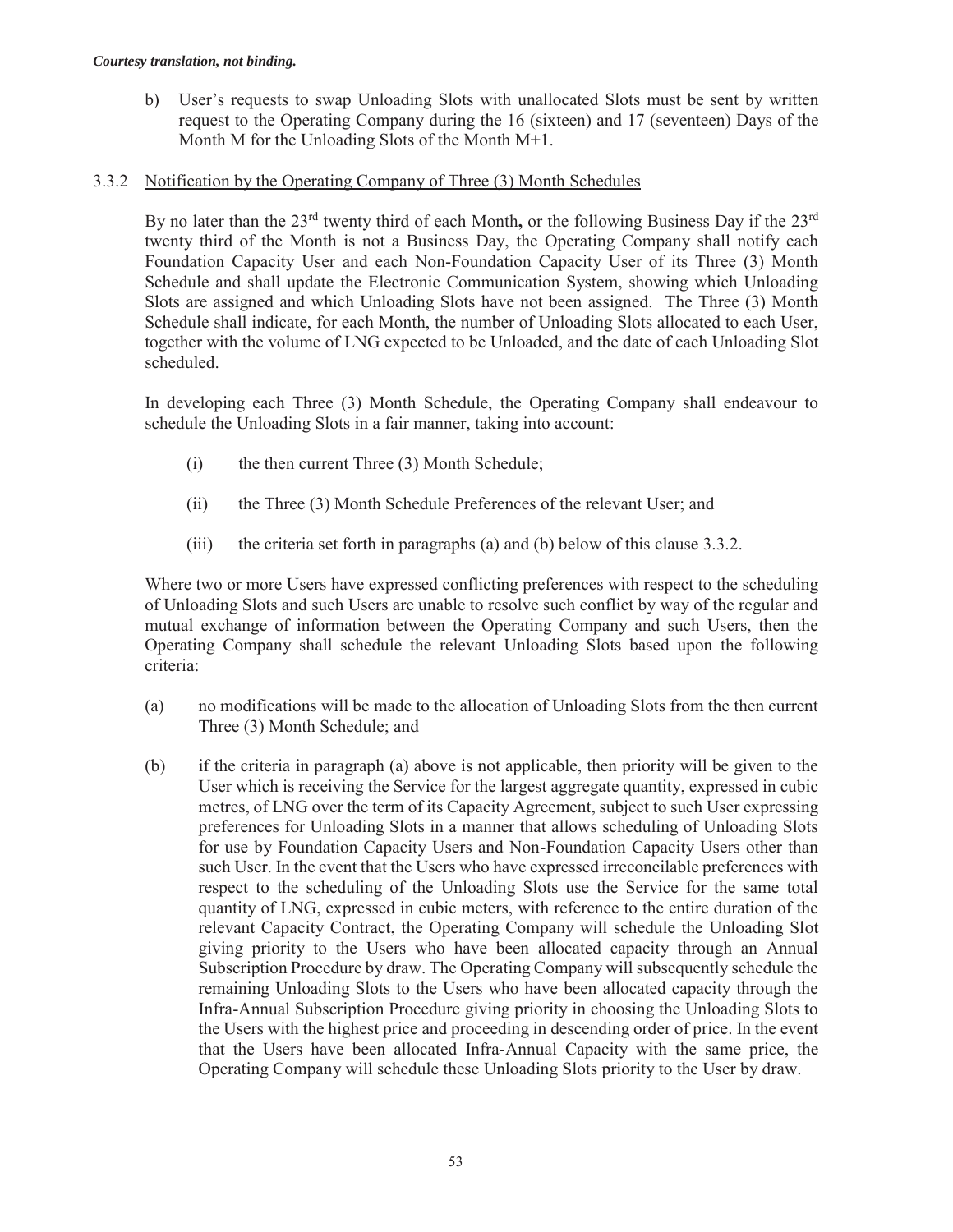In the event that the Peak Shaving service is provided in accordance with article II.3.7 and the Ministerial Decree of 18 October 2013, the Operating Company may, limited to the period in which the service is offered, change the scheduling of the Unloading Slots as anticipated in the Three-Months Schedule of each User, and move one or more Unloading Slots from Month to Month  $M + 1$  with a new date determined by the Operating Company.

Subject to the terms of the Gas Redelivery Procedure, the Operating Company must include in the Three (3) Month Schedule an estimate of the Gas to be Redelivered to the relevant User and/or to the Transportation Users indicated by the User for own Gas division as per art.13.6 of TIRG, during the following three (3) Month period.

# 3.3.3 Three (3) Month Schedules are binding

The Three (3) Months Schedule established pursuant to clause 3.3.2 of chapter II, as may be modified from time-to-time pursuant to clause II.3.6, shall be binding upon the Operating Company, the Users and the Transportation Users indicated by the User for own Gas division as per art.13.6 of TIRG.

3.3.4 Spot Cargo scheduling

The Spot Unloading Schedule will be determined by the Operating Company on a case by case basis and published in accordance with clause II.2.3 (e).

# **II.3.4 Planning and management of maintenance and inspections**

The objective of the planning and management of maintenance and inspections is to ensure all the actions and measures necessary are implemented to maintain the smooth operation and good condition of facilities, services and equipment and ensure the proper and efficient availability of human and material resources.

This chapter describes the ways in which the Operating Company plans maintenance and inspections, manages spare parts and notifies to the Users via the Electronic Communication System of maintenance and inspections of the Terminal.

# 3.4.1 General Aspects

- (i) The maintenance of the equipment of the Terminal is an activity that the Operating Company has established with reference to the classification of the criticality of each individual piece of equipment;
- (ii) This activity is described in a five-year maintenance plan (Five-Year Maintenance Plan) which is updated on an annual basis and uses techniques and instrumentation to carry out preventive maintenance and to predict issues and take corrective action to ensure the maximum safety and functionality of the Terminal;
- (iii) The procurement and availability of the main and most critical parts are ensured by a system of stock control to minimize delays in the execution of scheduled or unscheduled maintenance;
- (iv) The main equipment items have been designed to be removed from service for maintenance or replacement (utilizing back up) to avoid system shutdowns during the life of the Terminal. However, some maintenance and checks will require the whole plant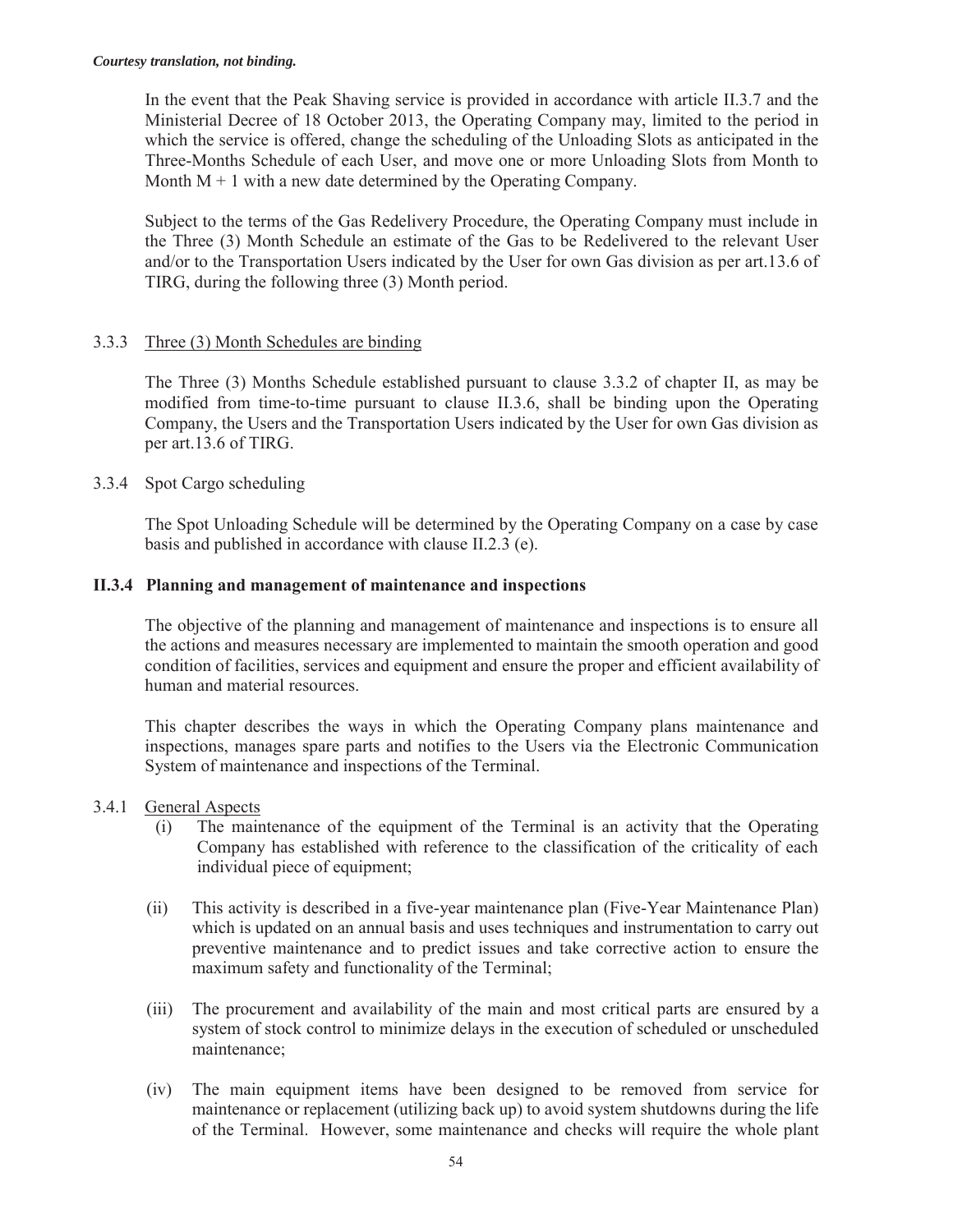## shutdown.

When these activities will be necessary they will be incorporated into the annual update of the Five-Year Plan

## 3.4.2 Additional maintenance actions

When such actions are needed and when they involve equipment and / or processes and connections, in order to ensure safe operations it may be necessary to empty the pipelines for their remediation and / or whole plant shutdown.

The restart of sections of the process systems can involve prolonged periods of cooling of the lines. The maximum duration of these measures is estimated from 2 (two) to 5 (five) days.

## 3.4.3 Impacts of the maintenance on Capacity Charge

With regard to the maintenance actions, the Operating Company shall schedule a maximum number of days for the plant maintenance amounting to 70 (seventy) for each five-year period (days equivalent to full Terminal Capacity), calculated from the Thermal Year 2010 - 2011, with a maximum number of days scheduled for each Thermal Year of the five-year period of 30 (thirty) (days equivalent to full Terminal Capacity), these values include any additional activities referred in the above paragraph 3.4.2.

In the event these limits are exceeded, Users of Non Foundation Capacity will be entitled to a reduction of the Capacity Charge in proportion to the actual reduction of the regasified quantities.

## 3.4.4 Communication to Users and co-ordination of inspections

Not later than ninety (90) Days prior to the beginning of each Year, the Operating Company shall discuss with all Users the anticipated scheduled maintenance and/or inspection of the Terminal in order to minimize the negative impact of any resulting downtime on the Unloading of LNG or reduction in the Redelivery of Gas. The Operating Company shall use all reasonable endeavours to avoid scheduling such maintenance and/or inspection during the period starting on the fifteenth (15th) of October of any Year and ending on the thirty-first (31st) of March of the following Year. Provided the provisions of article 6.1.4 letter (d) in chapter III and of Annex (k), any maintenance and/or inspection work not subject to programming must be promptly communicated to Users.

# **II.3.5 Amendments to schedules**

Either Party may at any time request changes to the relevant Annual Unloading Schedule, to the relevant Three (3) Month Schedule or to the Spot Unloading Schedule, as the case may be. Should either Party make such request:

- (i) the Operating Company shall implement such requested changes only in the case that the Operating Company reaches an agreement with each User that would be affected by such changes; and
- (ii) each Party will use all reasonable endeavours to agree upon any requested change pursuant to and for the purposes of paragraph (i) above.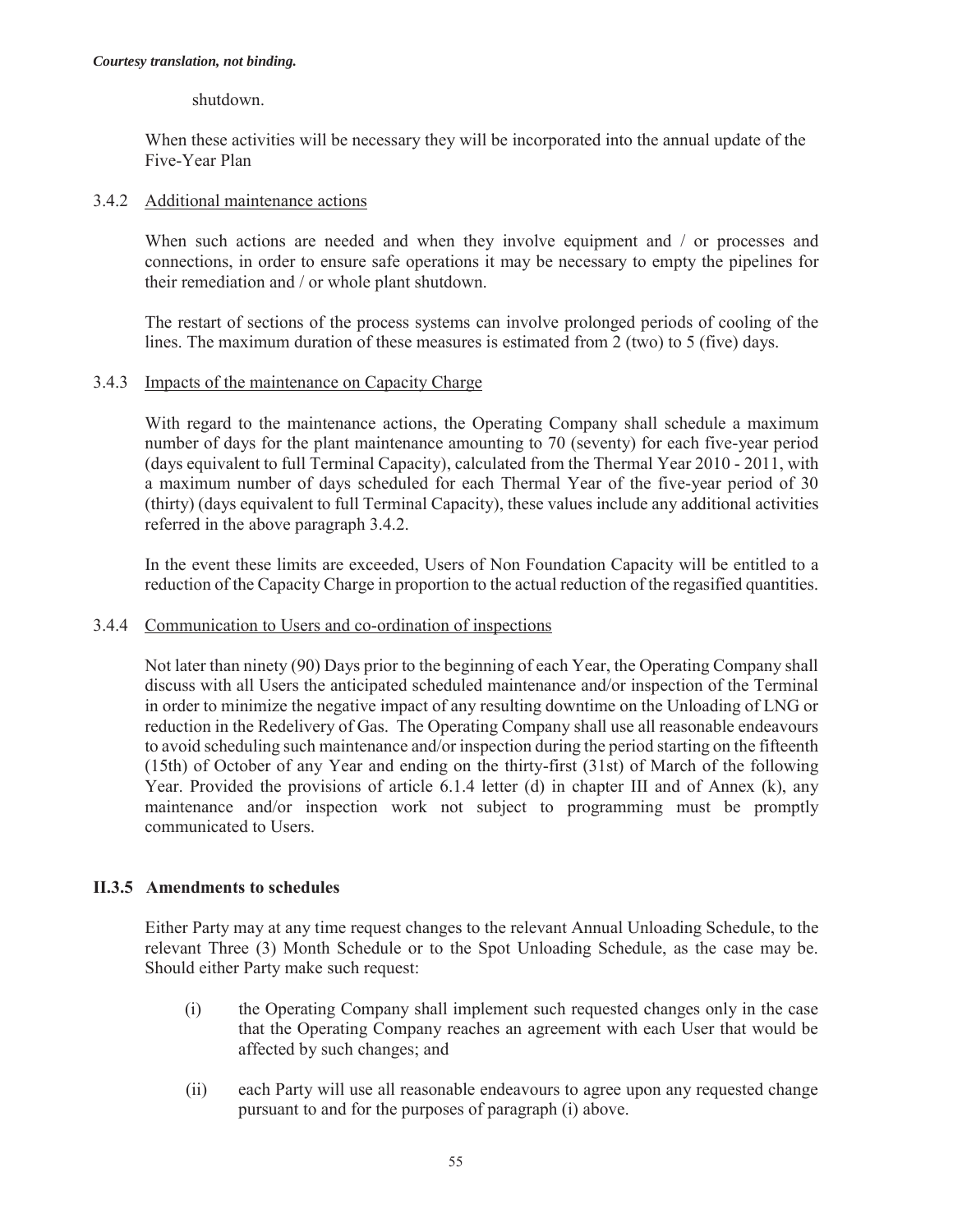# **II.3.6 Unloading Slot unavailability**

- 3.6.1 Without prejudice to the liability of the Operating Company under clause III.14.1, the following shall apply with respect to any period during which one or more of the scheduled Unloading Slots becomes unavailable or, in the Operating Company's reasonable judgement, is likely to become unavailable for any reason (**"Unloading Slot Unavailability Period"**):
	- (a) the Operating Company shall promptly give notice to all affected Users of any Unloading Slot Unavailability Period, and shall state in such notice:
		- (i) the dates and times on which such Unloading Slot Unavailability Period has begun or is expected to begin, and is expected to end, respectively;
		- (ii) a detailed description of the reason(s) for the occurrence or expected occurrence of such Unloading Slot Unavailability Period; and
		- (iii) the programme that the Operating Company intends to implement to resume normal performance of the Service to all Users,

it being noted that the information required to be given to the affected Users pursuant to this paragraph (a) may be included in any notice that the Operating Company is required to send to any such affected User pursuant to clause III.7.4;

- (b) the Operating Company shall promptly notify to all affected Users (i) any update to the information indicated in paragraph (a) above; and (ii) the end of such Unloading Slot Unavailability Period;
- (c) the Operating Company and all the affected Users will use all reasonable endeavours to agree on the rescheduling of Unloading Slots that would avoid or reduce to the maximum extent possible cancellation of Unloading Slots during such Unloading Slot Unavailability Period;
- (d) the Operating Company shall determine the number of Unloading Slots within such Unloading Slot Unavailability Period (if any) for which the Operating Company, notwithstanding any rescheduling of the Unloading Slots pursuant to paragraph (c) above, will not be able to provide the Service and will therefore need to be cancelled;
- (e) the Operating Company shall cancel as many Unloading Slots as determined in accordance with paragraph (d) above in the following order:
	- (i) Unloading Slot(s) of User(s) that has (have) tendered a Notice of Readiness after the end of the corresponding Scheduled Arrival Range(s);
	- (ii) Unloading Slot(s) of Spot User(s) that has (have) not yet tendered a departure notice pursuant to clause IV.2.1;
	- (iii) Unloading Slot(s) of Spot User(s) that has (have) tendered a departure notice pursuant to clause IV.2.1 but that has (have) not yet tendered a Notice of Readiness;
	- (iv) Unloading Slot(s) of Spot User(s) that has (have) tendered a Notice of Readiness;
	- (v) Unloading Slot(s) of Non-Foundation Capacity User(s) that has (have) not yet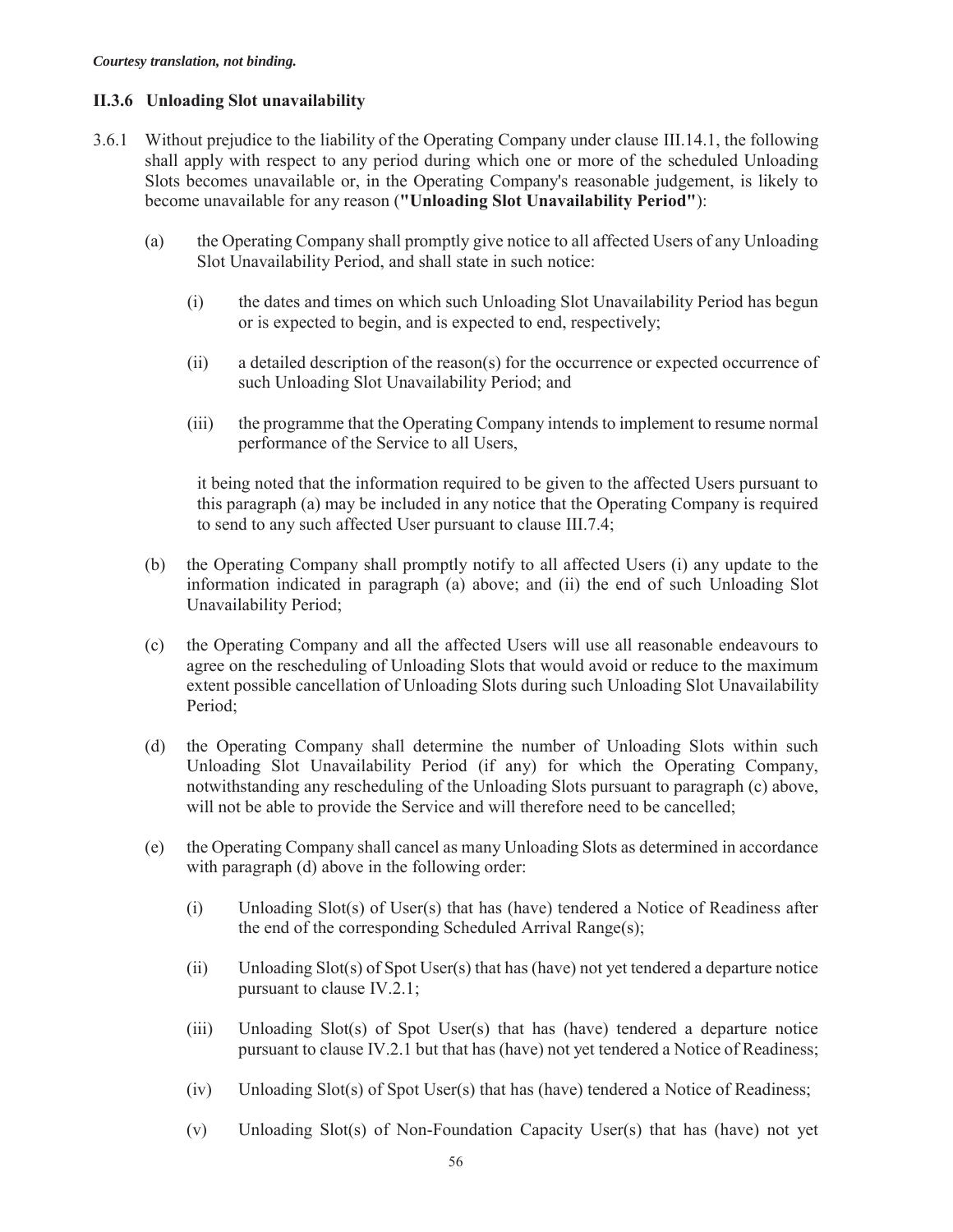tendered a departure notice pursuant to clause IV.2.1;

- (vi) Unloading Slot(s) of Foundation Capacity User(s) that has (have) not yet tendered a departure notice pursuant to clause IV.2.1;
- (vii) Unloading Slot(s) of Non-Foundation Capacity User(s) that has (have) tendered a departure notice pursuant to clause IV.2.1 but that has (have) not yet tendered a Notice of Readiness;
- (viii) Unloading Slot(s) of Foundation Capacity User(s) that has (have) tendered a departure notice pursuant to clause IV.2.1 but that has (have) not yet tendered a Notice of Readiness;
- (ix) Unloading Slot(s) of Non-Foundation Capacity User(s) that has (have) tendered a Notice of Readiness;
- (x) Unloading Slot(s) of Foundation Capacity User(s) that has (have) tendered a Notice of Readiness.

When applying the provision under any one of the paragraphs  $(i)$  through  $(x)$  above, the Operating Company shall cancel such Unloading  $Slot(s)$  starting from the User whose Capacity Agreement is for the smallest aggregate volume of LNG, proceeding in order of increasing volume and up to the User whose Capacity Agreement is for the largest aggregate volume of LNG; and

- (f) the Operating Company shall promptly notify each affected User regarding any rescheduling and/or cancellation of its Unloading Slots during the Unloading Slot Unavailability Period.
- 3.6.2 Following the end of the Unloading Slot Unavailability Period, the Operating Company will reinstate the Three (3) Month Schedules of all Users, effective with the first Unloading Slot following the end of such Unloading Slot Unavailability Period.
- 3.6.3 In the event that any one or more LNG Tankers of a User:
	- (a) were scheduled to Unload during the Unloading Slot Unavailability Period but (i) could not Unload or (ii) Unloaded during an Unloading Slot rescheduled in accordance with clause 3.7.1 (c) of chapter II; and
	- (b) are unable to Unload during any Unloading Slot of such User which is scheduled within six (6) weeks after the end of the Unloading Slot Unavailability Period,

then

- (c) such User shall have the right to cancel one Unloading Slot for each such LNG Tanker by giving notice to the Operating Company within five (5) Business Days following the end of the Unloading Slot Unavailability Period; and
- (d) such User shall not have any liability whatsoever to the Operating Company with respect to any Unloading Slot cancelled pursuant to this clause 3.7.3, including any liability to pay any Capacity Charge with respect thereto. Notwithstanding the above, such User shall remain obliged to pay the applicable Grid Capacity Charge with respect to such